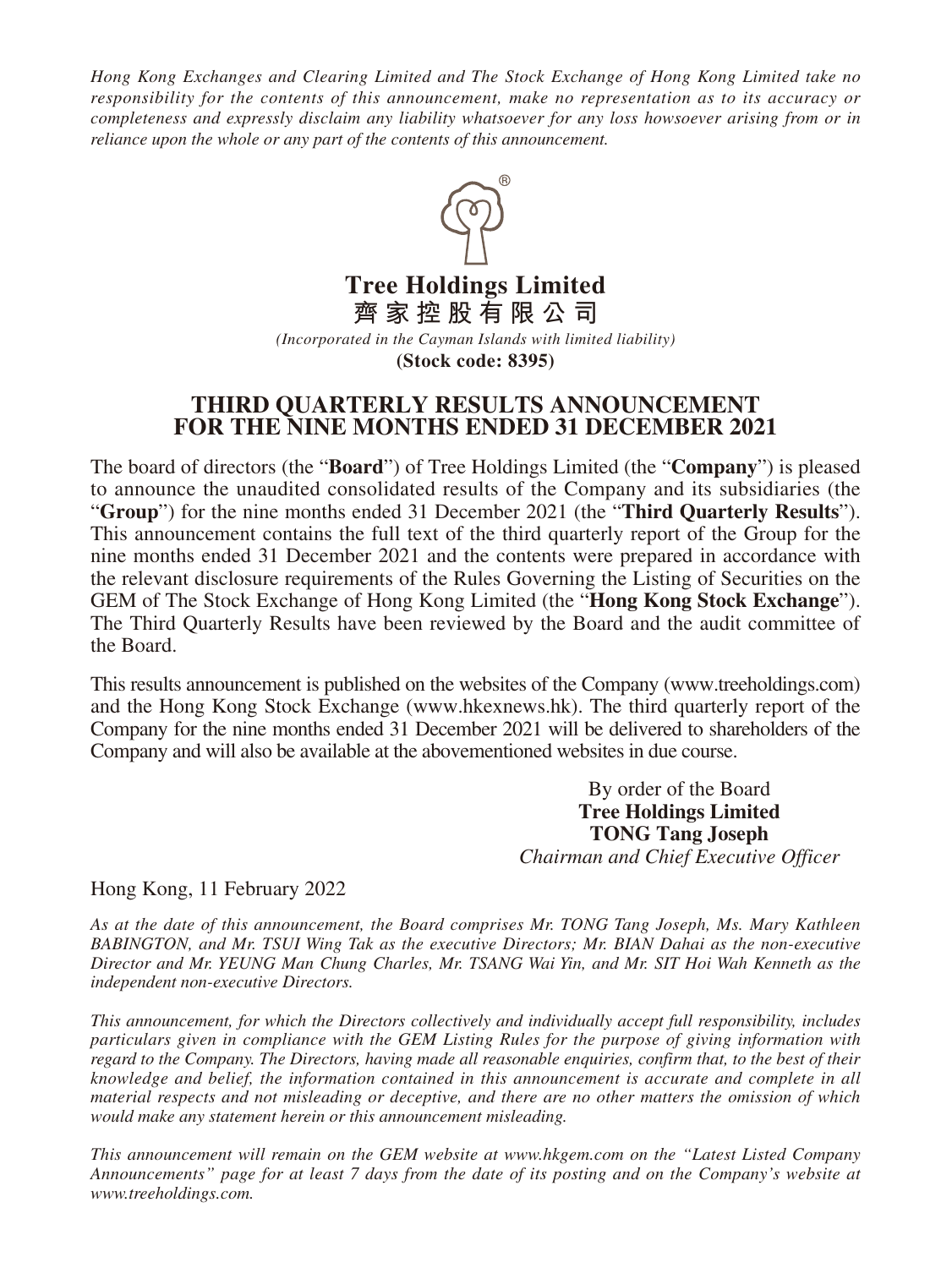# CHARACTERISTICS OF GEM OF THE STOCK EXCHANGE OF HONG KONG LIMITED (THE "STOCK EXCHANGE")

GEM has been positioned as a market designed to accommodate small and mid-sized companies to which a higher investment risk may be attached than other companies listed on the Main Board of the Stock Exchange. Prospective investors should be aware of the potential risks of investing in such companies and should make the decision to invest only after due and careful consideration.

Given that the companies listed on GEM are generally small and mid-sized companies, there is a risk that securities traded on GEM may be more susceptible to high market volatility than securities traded on the Main Board of the Stock Exchange and no assurance is given that there will be a liquid market in the securities traded on GEM.

*Hong Kong Exchanges and Clearing Limited and the Stock Exchange take no responsibility for the contents of this report, make no representation as to its accuracy or completeness and expressly disclaim any liability whatsoever for*  any loss howsoever arising from or in reliance upon the whole or any part of *the contents of this report.*

*This report, for which the directors (the "Directors") of TREE Holdings Limited (the "Company") collectively and individually accept full responsibility, includes particulars given in compliance with the Rules Governing the Listing of Securities on GEM of the Stock Exchange (the "GEM Listing Rules") for the purpose of giving information with regard to the Company and its subsidiaries (collectively, the "Group"). The Directors, having made all*  reasonable enquiries, confirm that to the best of their knowledge and belief, *the information contained in this report is accurate and complete in all material respects and not misleading or deceptive, and there are no other matters the omission of which would make any statement herein or this report misleading.*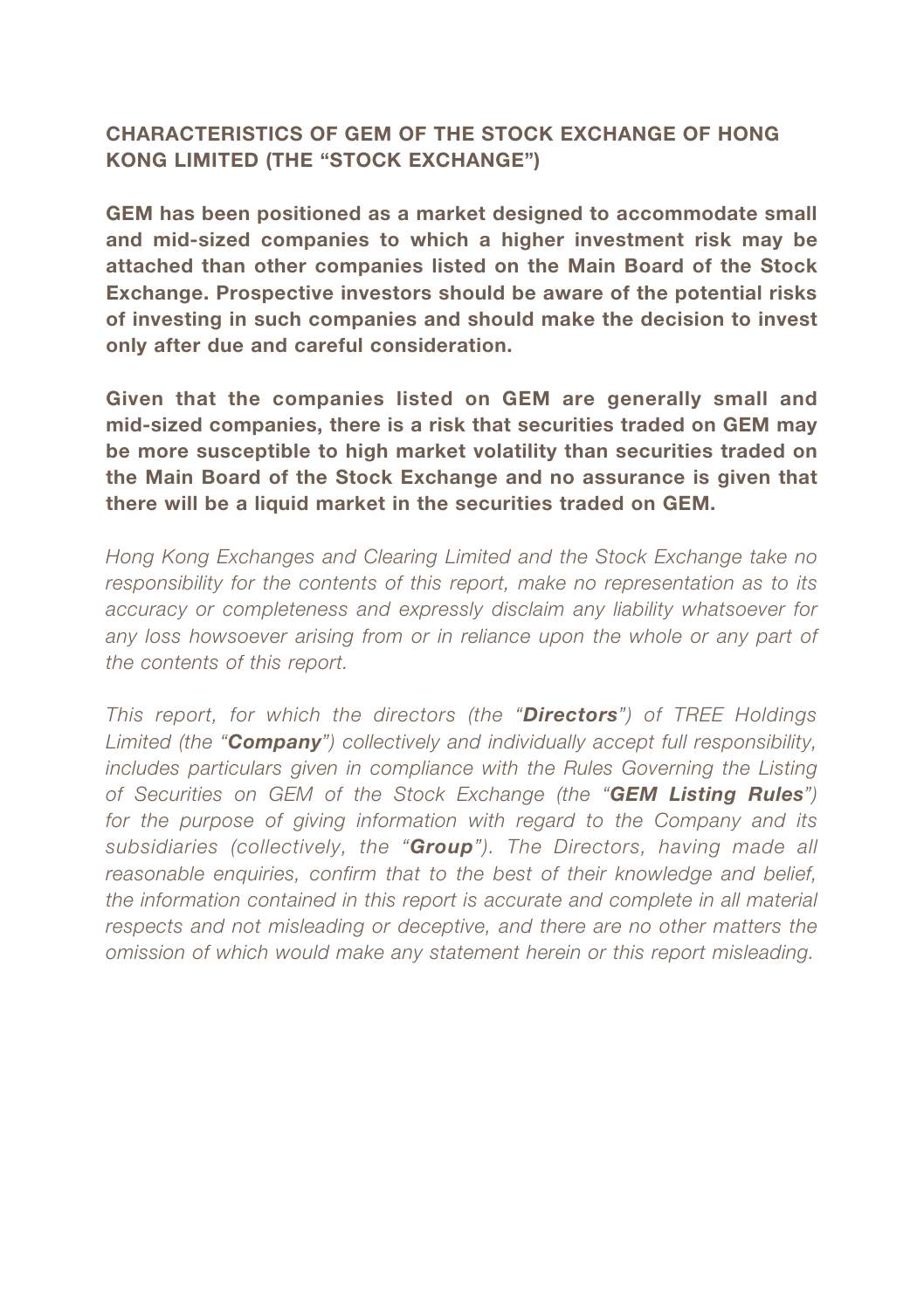# FINANCIAL HIGHLIGHT

- The Group's revenue amounted to approximately HK\$73.0 million for the nine months ended 31 December 2021, representing an increase of approximately HK\$0.8 million or 1.1% as compared with the nine months ended 31 December 2020.
- The Group's net profit attributable to owners was approximately HK\$6.0 million for the nine months ended 31 December 2021, representing a decrease of approximately HK\$4.4 million or 42.3% as compared with the nine months ended 31 December 2020.
- The Group's total comprehensive income was approximately HK\$6.1 million for the nine months ended 31 December 2021, representing a decrease of approximately HK\$4.3 million or 41.5% as compared with the nine months ended 31 December 2020.
- The Board does not recommend the payment of an interim dividend for the nine months ended 31 December 2021.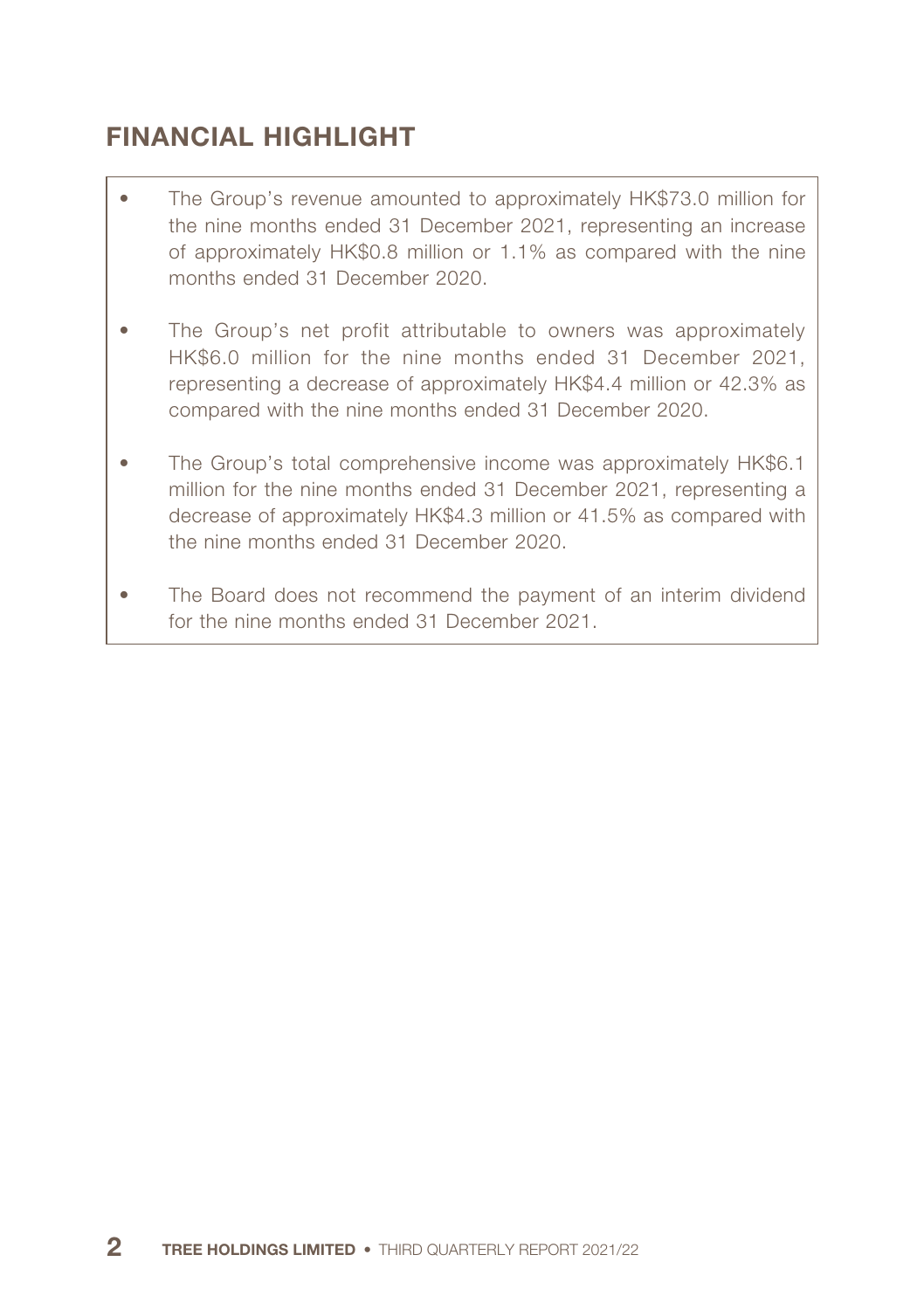# THIRD QUARTERLY RESULTS

The board of Directors (the "**Board**") of the Company is pleased to announce the unaudited consolidated results of the Company and its subsidiaries for the nine months ended 31 December 2021 (the "Relevant Period"), which has been reviewed by the audit committee of the Company, together with the unaudited comparative figures for the corresponding period in 2020, as follows:

# CONSOLIDATED STATEMENT OF COMPREHENSIVE INCOME (UNAUDITED)

*For the nine months ended 31 December 2021*

|                                                                                                                                                                                                       |                | Nine months ended<br><b>31 December</b>          |                                                      |
|-------------------------------------------------------------------------------------------------------------------------------------------------------------------------------------------------------|----------------|--------------------------------------------------|------------------------------------------------------|
|                                                                                                                                                                                                       | <b>Notes</b>   | 2021<br><b>HK\$'000</b><br>(Unaudited)           | 2020<br>HK\$'000<br>(Unaudited)                      |
| <b>Revenue</b><br>Cost of sales                                                                                                                                                                       | 3              | 73,029<br>(23, 863)                              | 72,260<br>(20, 758)                                  |
| <b>Gross Profit</b><br>Other income<br>Sales and marketing expenses<br>Administrative expenses<br>Finance costs                                                                                       | $\overline{4}$ | 49,166<br>501<br>(26, 493)<br>(15, 711)<br>(392) | 51,502<br>3,579<br>(31, 226)<br>(11, 148)<br>(1,088) |
| Profit before income tax<br>Income tax expense                                                                                                                                                        | 5              | 7,071<br>(1,068)                                 | 11,619<br>(1,224)                                    |
| Profit for the period attributable to<br>equity holders of the Company                                                                                                                                |                | 6,003                                            | 10,395                                               |
| Other comprehensive income for<br>the period<br>Items that will be reclassified<br>subsequently to profit or loss<br>Exchange gain on translation of<br>financial statements of foreign<br>operations |                | 80                                               |                                                      |
| <b>Total comprehensive income for</b><br>the period attributable to equity<br>holders of the Company                                                                                                  |                | 6,083                                            | 10,395                                               |
| Earnings per share attributable to<br>equity holders of the Company<br>(expressed in HK cents per share)<br>- Basic and diluted                                                                       | 6              | 0.38                                             | 0.66                                                 |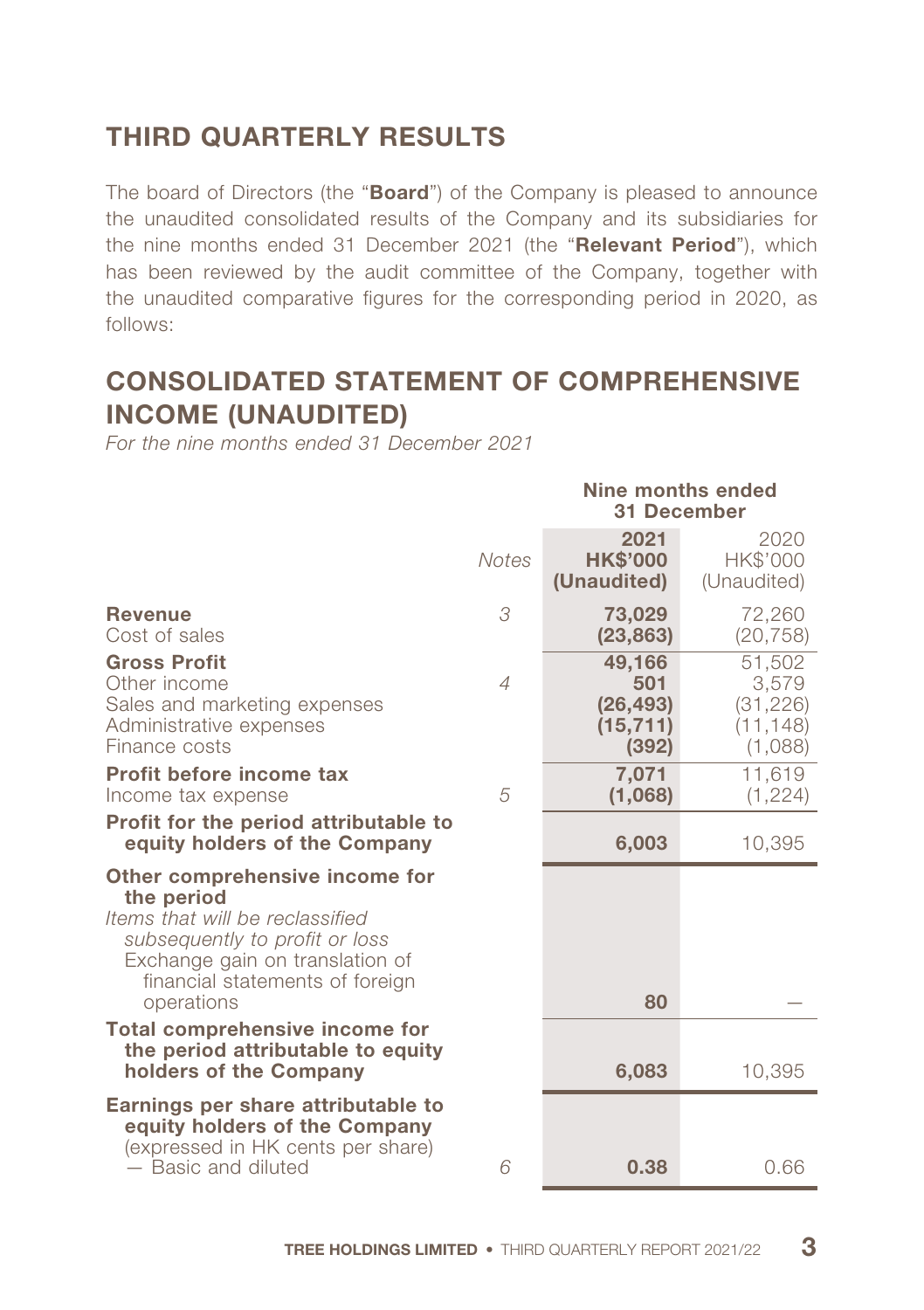# CONSOLIDATED STATEMENT OF CHANGES IN EQUITY (UNAUDITED)

*For the nine months ended 31 December 2021*

|                                                                                                                                                                        | <b>Share</b><br>capital<br><b>HK\$'000</b> | Share<br>premium<br><b>HK\$'000</b> | Capital<br>reserve<br>HK\$'000 | <b>Exchange</b><br>reserve<br><b>HK\$'000</b> | Accumulated<br>profits<br>HK\$'000 | Total<br>equity<br><b>HK\$'000</b> |
|------------------------------------------------------------------------------------------------------------------------------------------------------------------------|--------------------------------------------|-------------------------------------|--------------------------------|-----------------------------------------------|------------------------------------|------------------------------------|
| Balance as at<br>1 April 2021 (audited)<br>Profit for the period<br>Other comprehensive income<br>- Exchange gain on translation of<br>financial statements of foreign | 15,840                                     | 31,564                              | 5,474                          | 291                                           | 17,226<br>6,003                    | 70,395<br>6,003                    |
| operations                                                                                                                                                             | ۰                                          |                                     |                                | 80                                            |                                    | 80                                 |
| Dividend paid                                                                                                                                                          |                                            |                                     |                                |                                               | (12, 672)                          | (12, 672)                          |
| Balance as at<br>31 December 2021 (unaudited)                                                                                                                          | 15,840                                     | 31,564                              | 5,474                          | 371                                           | 10,557                             | 63,806                             |
| Balance as at<br>1 April 2020 (audited)<br>Profit and total comprehensive income                                                                                       | 15,840                                     | 31,564                              | 5,474                          |                                               | 2,667                              | 55,545                             |
| for the period                                                                                                                                                         |                                            |                                     |                                |                                               | 10,395                             | 10,395                             |
| Balance as at<br>31 December 2020 (unaudited)                                                                                                                          | 15,840                                     | 31,564                              | 5,474                          |                                               | 13,062                             | 65,940                             |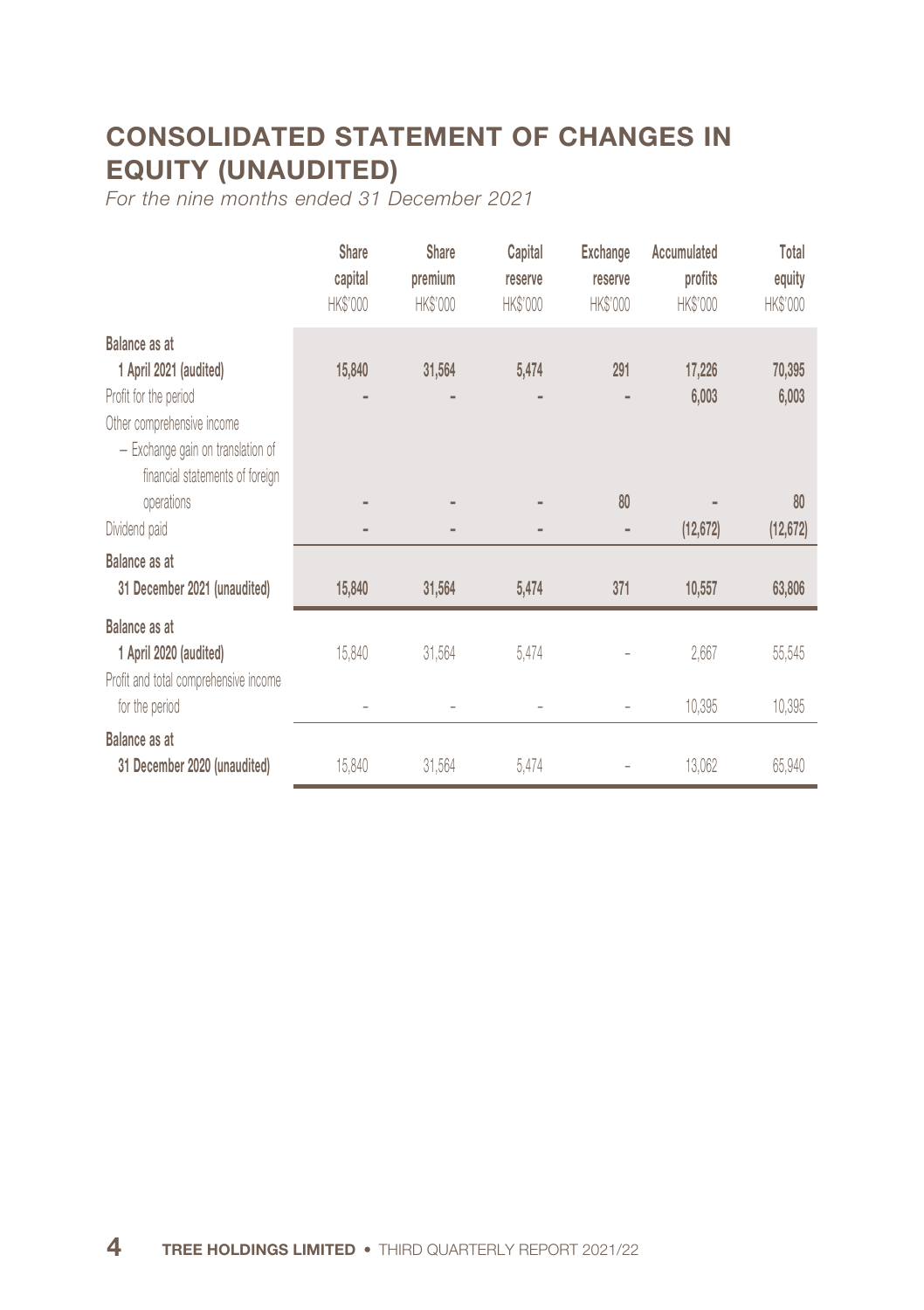# NOTES TO THE UNAUDITED CONSOLIDATED FINANCIAL STATEMENTS

#### 1. GENERAL INFORMATION

Tree Holdings Limited (the "Company") was incorporated in the Cayman Islands as an exempted company with limited liability under the Companies Law (as revised) of the Cayman Islands. The address of the Company's registered office is Windward 3, Regatta Office Park, P.O. Box 1350, Grand Cayman KY1-1108, Cayman Islands. The address of its principal place of business is 28/F., Horizon Plaza, 2 Lee Wing Street, Ap Lei Chau, Hong Kong.

The Company is an investment holding company and its subsidiaries (collectively, the "Group") are principally engaged in the sale, rental and distribution of furniture and home accessories, distribution and licensing of intellectual property rights, the provision of styling, consulting and furniture agency services and the operation of a café.

The Directors consider the immediate and ultimate holding company of the Company to be Tiptop Honour Limited ("Tiptop"), a company incorporated in Samoa.

The Company's shares were listed on GEM of The Stock Exchange of Hong Kong Limited on 25 January 2018 (the "Listing").

#### 2. REORGANISATION AND BASIS OF PREPARATION

Pursuant to a group reorganisation (the "Reorganisation") of the Company in connection with the listing of its shares on GEM of the Stock Exchange, the Company became the holding company of the companies now comprising the Group on 29 July 2016. Details of the Reorganisation are set out in the paragraph headed "Reorganisation" in the section headed "History, Development and Reorganisation" in the Company's prospectus dated 12 January 2018.

Prior to the Reorganisation, TREE Limited, the Group's sole operating subsidiary, was wholly owned and controlled by Tiptop. The Group is under the common control of the Tiptop prior to and after the Reorganisation. The Group comprising the Company and its subsidiaries resulting from the Reorganisation is regarded as a continuing entity.

The unaudited consolidated financial statements have been prepared as if the Company had always been the holding company of the Group. The unaudited consolidated statement of comprehensive income and consolidated statement of changes in equity of the Group for the nine months ended 31 December 2021 include the results of operations of the companies now comprising the Group as if the current group structure had been in existence and remained unchanged throughout the periods, or since their respective dates of incorporation or acquisition when there is a shorter period.

These unaudited consolidated financial statements have been prepared in accordance with Hong Kong Financial Reporting Standards ("HKFRSs") which collective term includes all applicable individual Hong Kong Financial Reporting Standards, Hong Kong Accounting Standards ("HKASs") and Interpretations issued by the Hong Kong Institute of Certified Public Accountants ("HKICPA") and the accounting principles generally accepted in Hong Kong.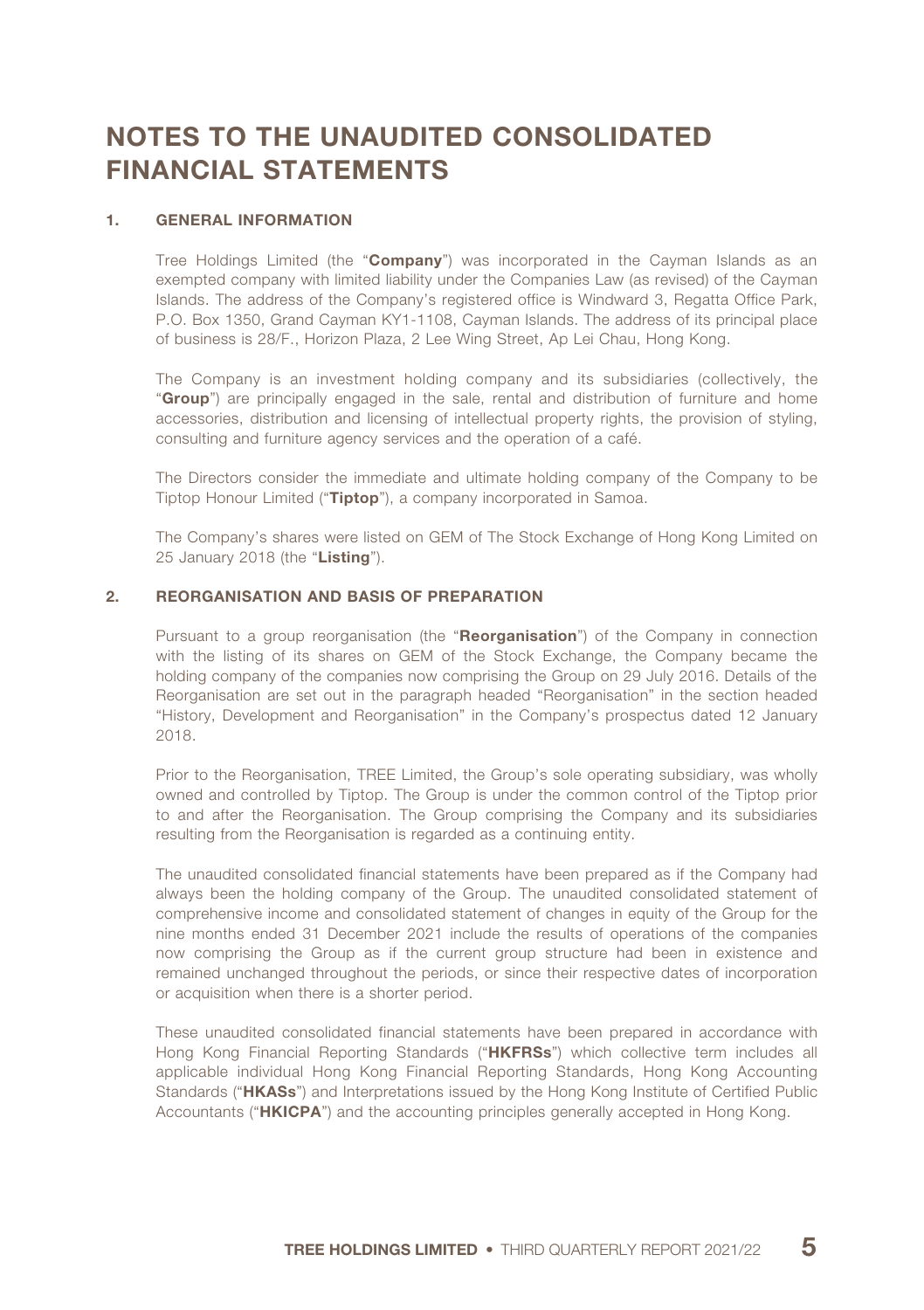The unaudited consolidated financial statements also comply with the applicable disclosure requirements of the Hong Kong Companies Ordinance and include the applicable disclosure requirements of the Rules Governing the Listing of Securities on GEM of the Stock Exchange.

The significant accounting policies that have been used in the preparation of these unaudited consolidated financial statements have been consistently applied to all the periods presented, unless otherwise stated.

The unaudited consolidated financial statements have been prepared on the historical cost basis, except for cash surrender value of life insurance which are carried at fair value. The unaudited consolidated financial statements are presented in Hong Kong dollars ("HK\$"). which is the functional currency of the Company and its subsidiaries, and all values are rounded to the nearest thousands ("HK\$'000"), except when otherwise indicated.

HKICPA has issued a number of new and amended HKFRSs and interpretations that are first effective or available for early adoption for the Relevant Period. There have been no significant changes to the accounting policies applied in these financial statements for the Relevant Period presented as a result of these developments.

The preparation of the unaudited consolidated financial statements of the Group for the Relevant Period is in conformity with the HKFRSs requirements in the use of certain critical accounting estimates. The HKFRSs also require the management to exercise their judgements in the process of applying the Group's accounting policies.

The unaudited consolidated financial statements for the Relevant Period have not been audited by the Company's independent auditor but have been reviewed by the Company's audit committee.

#### 3. REVENUE

An analysis of the Group's revenue is as follows:

|                                                   | Nine months ended<br>31 December       |                                 |
|---------------------------------------------------|----------------------------------------|---------------------------------|
|                                                   | 2021<br><b>HK\$'000</b><br>(Unaudited) | 2020<br>HK\$'000<br>(Unaudited) |
| Revenue from contracts with customers             |                                        |                                 |
| Sale and rental of furniture and home accessories | 61,737                                 | 56.565                          |
| Distribution and license fee income               | 800                                    | 2,400                           |
| Food and beverage income                          | 3,126<br>2.057                         |                                 |
| Commission income                                 | 7,366                                  | 9.688                           |
| Consulting income                                 |                                        | 1,550                           |
| Total                                             | 73,029                                 | 72.260                          |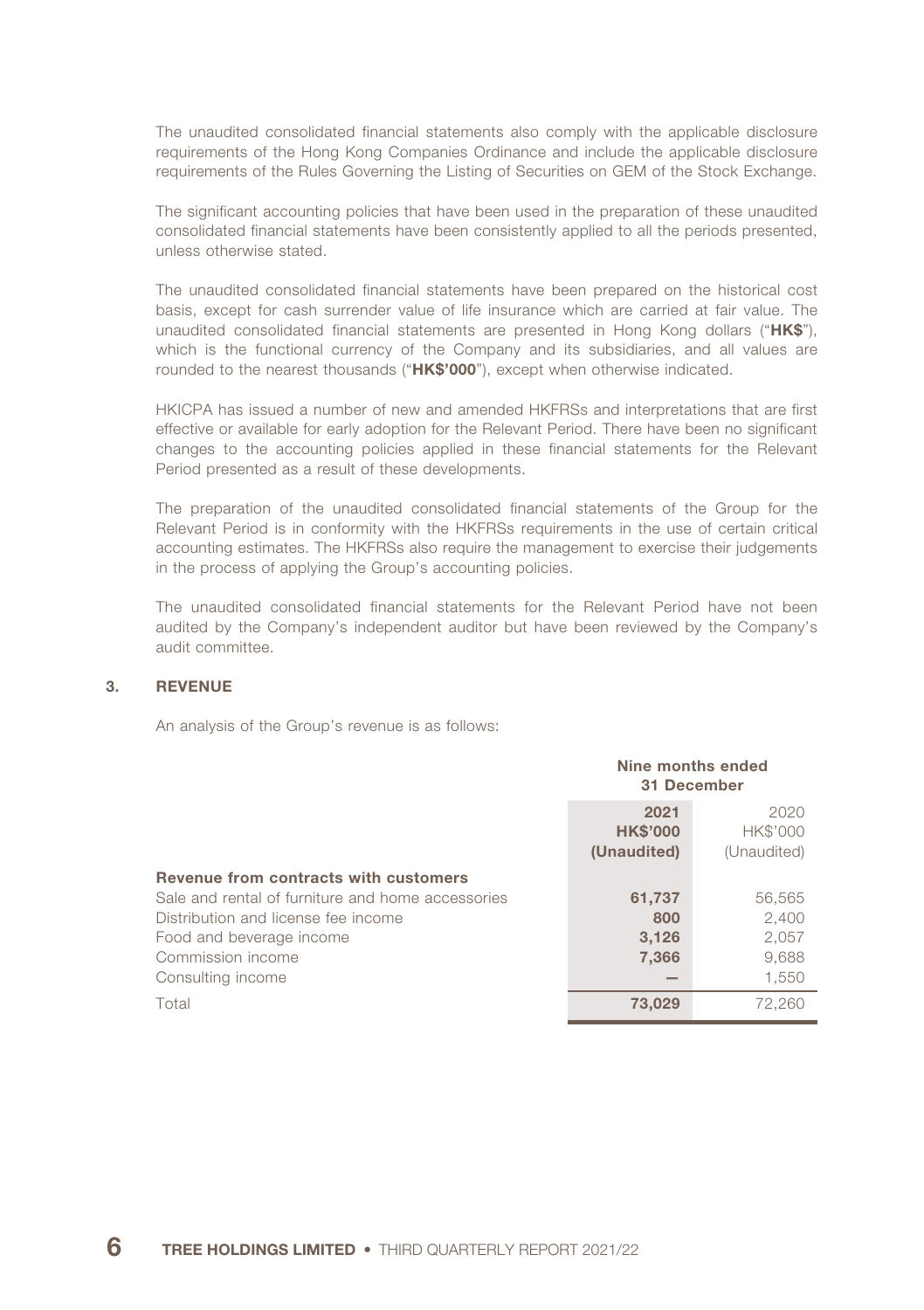#### 4. OTHER INCOME

|                      | Nine months ended<br>31 December                                          |       |
|----------------------|---------------------------------------------------------------------------|-------|
|                      | 2021<br>2020<br>HK\$'000<br><b>HK\$'000</b><br>(Unaudited)<br>(Unaudited) |       |
| Exchange gain        | 217                                                                       |       |
| Bank interest income | 138                                                                       | 379   |
| Government grant     | 77                                                                        | 3,200 |
| Sundry income        | 69                                                                        |       |
| Total                | 501                                                                       | 3.579 |

#### 5. INCOME TAX EXPENSE

|                 | Nine months ended<br>31 December |  |
|-----------------|----------------------------------|--|
| 2020            | 2021                             |  |
| <b>HK\$'000</b> | <b>HK\$'000</b>                  |  |
| (Unaudited)     | (Unaudited)                      |  |
| 1.224           | 1.068                            |  |

On 21 March 2018, the Hong Kong Legislative Council passed The Inland Revenue (Amendment) (No. 7) Bill 2017 (the "Bill") which introduces the two-tiered profits tax rates regime. The Bill was signed into law on 28 March 2018 and was gazette on the following days.

Under the two-tiered profits tax rates regime, the first HK\$2 million of assessable profits of qualifying corporations will be taxed at 8.25%, and assessable profits above HK\$2 million will be taxed at 16.5%. The assessable profits of corporations not qualifying for the two-tiered profits tax rates regime will continue to be taxed at a flat rate of 16.5%.

For the Relevant Period, Hong Kong Profit Tax is calculated in accordance with the two-tiered profits tax rates regime for the qualifying corporation and the remaining corporations are calculated at a flat rate of 16.5%.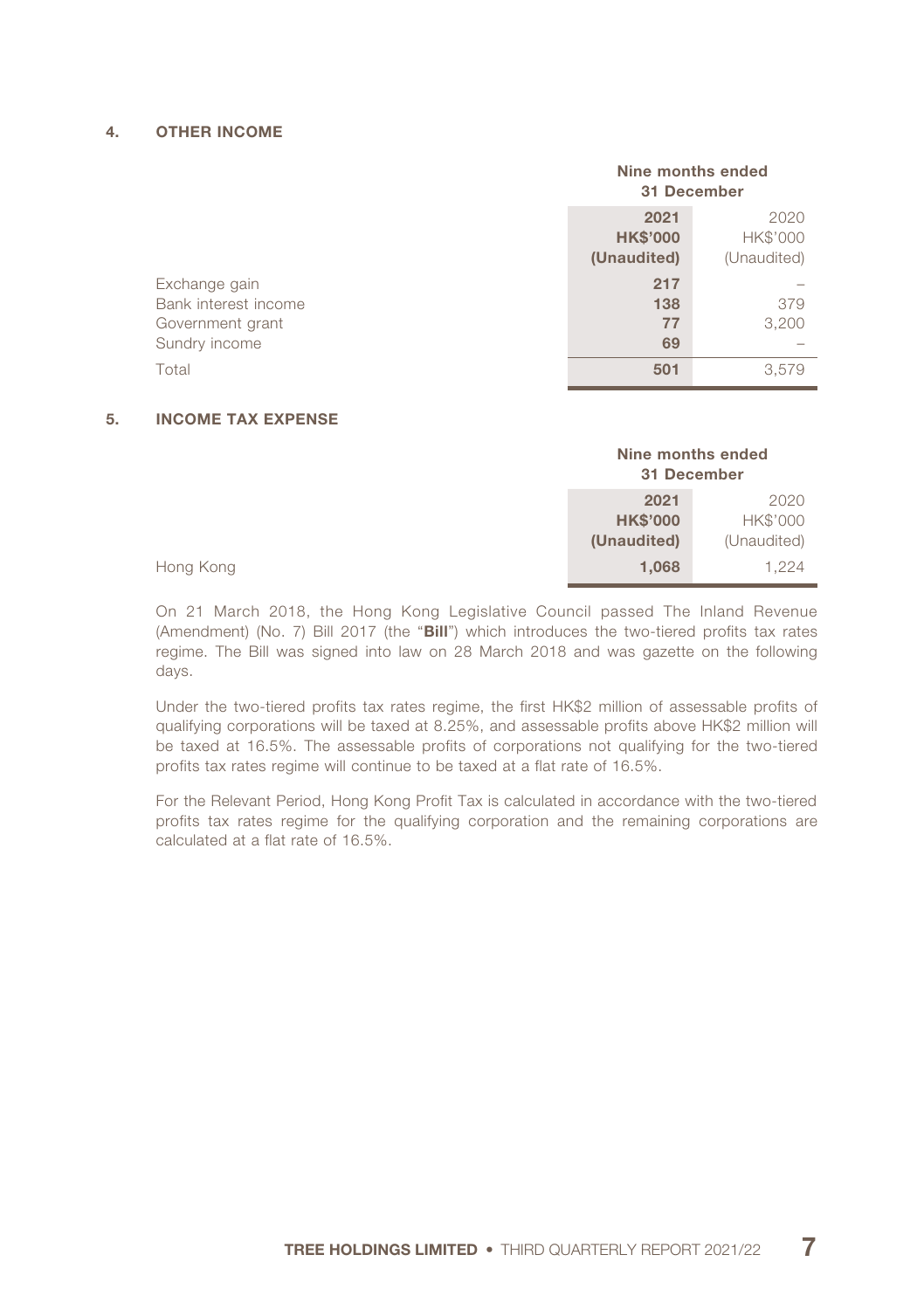#### 6. BASIC EARNINGS PER SHARE

The calculation of basic earnings per share attributable to equity holders of the Company is based on the following:

|                                                                                                                                                                                            | Nine months ended<br>31 December |                     |
|--------------------------------------------------------------------------------------------------------------------------------------------------------------------------------------------|----------------------------------|---------------------|
|                                                                                                                                                                                            | 2021<br>(Unaudited)              | 2020<br>(Unaudited) |
| Profit for the period attributable to equity holders<br>of the Company (HK\$'000)<br>Weighted average number of ordinary shares for the<br>purpose of calculating basic earnings per share | 6,003                            | 10.395              |
| (thousands)                                                                                                                                                                                | 1,584,000                        | 1.584.000           |
| Basic earnings per share (expressed in HK cents<br>per share)                                                                                                                              | 0.38                             | 0.66                |

Diluted earnings per share equals the basic earnings per share as there were no dilutive potential ordinary shares in existence during the nine months ended 31 December 2021 and the nine months ended 31 December 2020.

#### 7. DIVIDEND

The Board does not recommend the payment of an interim dividend for the Relevant Period (2020: nil).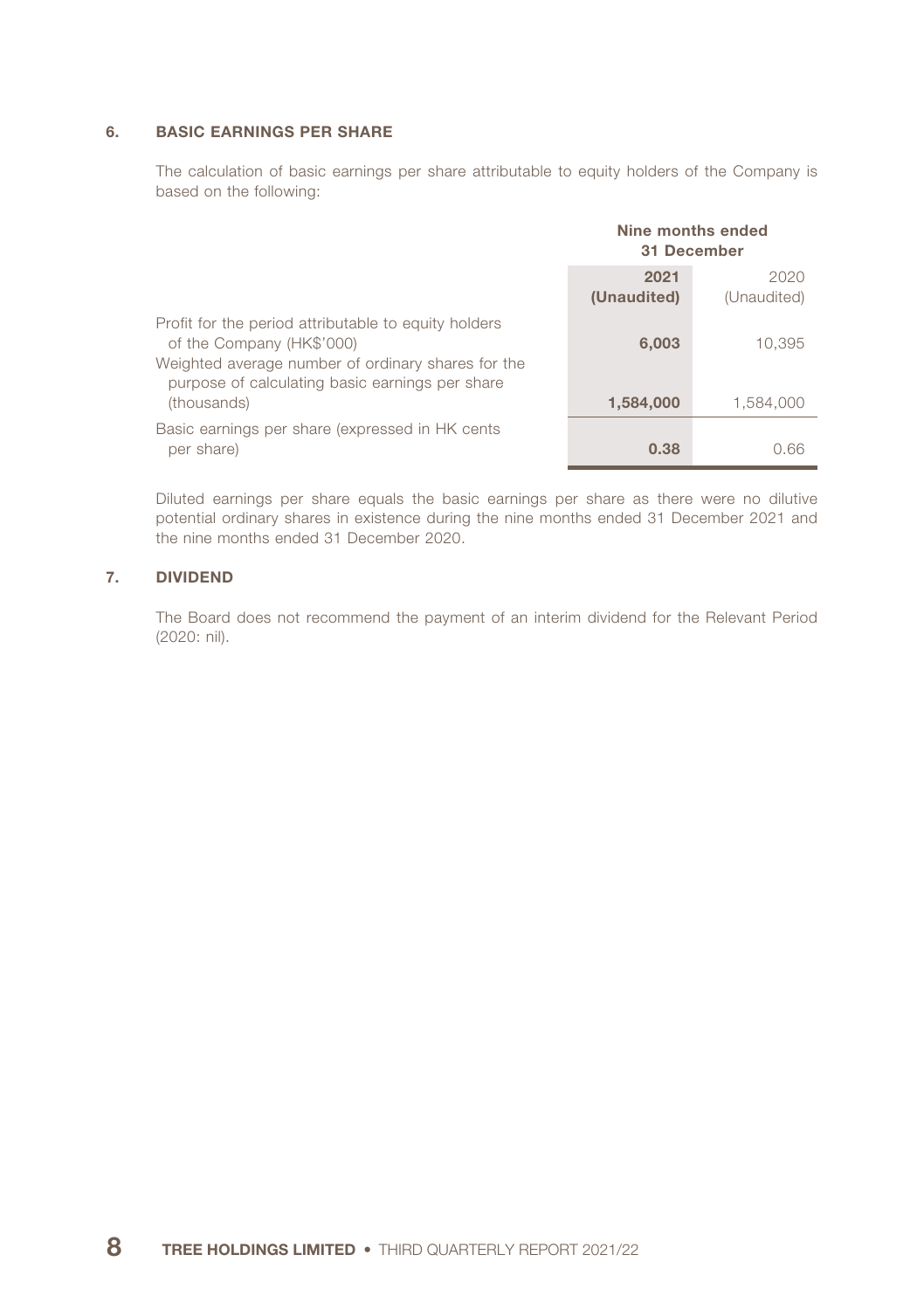# MANAGEMENT DISCUSSION AND ANALYSIS

## FINANCIAL REVIEW

#### Revenue

The Group's revenue increased from approximately HK\$72.3 million for the nine months ended 31 December 2020 to approximately HK\$73.0 million for the Relevant Period, representing a growth of approximately 1.1%. The increase was mainly due to the increase in sale and rental of furniture and home accessories and the increase of food and beverage income, which is offset by the decrease of commission income, distribution and license fee income and consulting income.

### Cost of sales

The Group's cost of sales increased from approximately HK\$20.8 million for the nine months ended 31 December 2020 to approximately HK\$23.9 million for the Relevant Period, representing an increase of approximately 15.0%. The increase was related to the increase in the sale of furniture and accessories by Hong Kong Italiving International Co., Ltd ("Italiving") and its subsidiary in Shanghai ("Shanghai Italiving").

#### Gross profit and gross profit margin

The Group's gross profit decreased by approximately 4.5% from approximately HK\$51.5 million for the nine months ended 31 December 2020 to approximately HK\$49.2 million for the Relevant Period. The gross profit margin dropped from 71.3% for the nine months ended 31 December 2020 to 67.3% for the Relevant Period.

#### Other Income

The Group's other income decreased by approximately 86.0% to approximately HK\$0.5 million for the Relevant Period from approximately HK\$3.6 million for the nine months ended 31 December 2020. The decrease was due to the one-off government subsidies of approximately HK\$3.2 million received during the nine months ended 31 December 2020.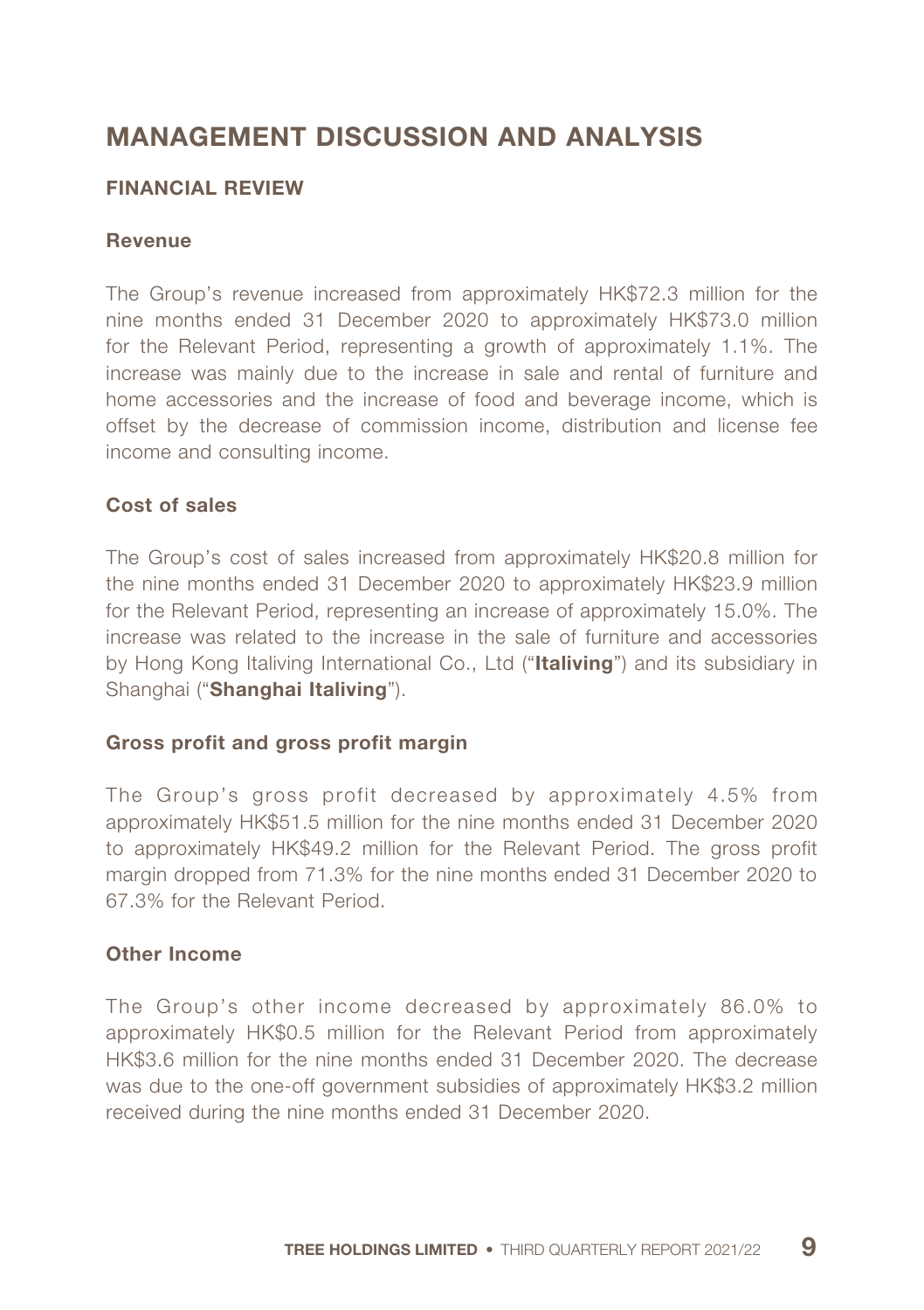#### Sales and marketing expenses

The Group's sales and marketing expenses mainly comprised of (i) rental payments and depreciation of right-of-use assets; (ii) staff costs attributable to the salary of our staff engaged in sales and marketing activities; (iii) marketing expenses; (iv) payment gateway charges attributable to fees for our payment channels such as credit cards or EPS; and (v) electricity and water expenses.

The Group's sales and marketing expenses decreased by approximately 15.2% from approximately HK\$31.2 million for the nine months ended 31 December 2020 to approximately HK\$26.5 million for the Relevant Period. The decrease was primarily due to the closure of our Yuen Long store and the resulting rental savings and the decrease in marketing expenses.

#### Administrative expenses

The Group's administrative expenses mainly comprised of (i) staff costs for our administrative staff and Directors' emoluments; (ii) professional fees which included legal fees, consultancy fees and auditor's remuneration; (iii) travel expenses; (iv) office expenses; (v) depreciation of our property, plant and equipment, and amortisation of our intangible assets; (vi) repairs and maintenance for our trucks and retail stores; (vii) insurance expenses which included business insurance, vehicle insurance and medical insurance; (viii) recruitment expenses which included fees to the recruitment agents and advertisements on websites; (ix) bank charges; (x) handling fee; and (xi) others which included motor vehicle expenses, net foreign exchange losses and entertainment expenses.

The Group's administrative expenses increased by approximately 40.9% from approximately HK\$11.1 million for the nine months ended 31 December 2020 to approximately HK\$15.7 million for the Relevant Period. The increase was primarily attributable to the increase in Directors' emoluments, the increase in staff salaries and expenses incurred by Italiving and its subsidiary in Shanghai.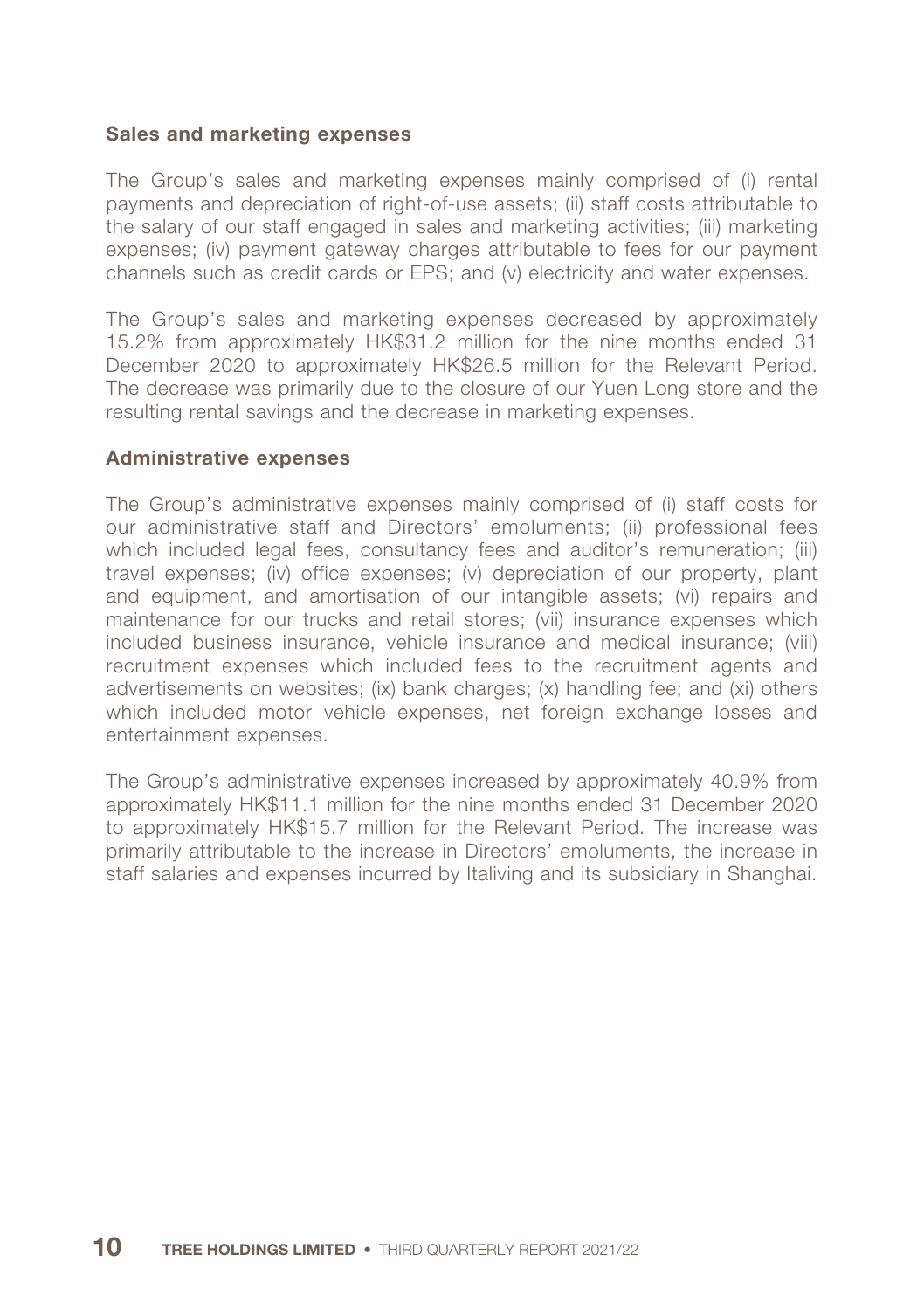#### Income tax expense

The Group's Income tax expense decreased from approximately HK\$1.2 million for the nine months ended 31 December 2020 to approximately HK\$1.1 million for the Relevant Period.

#### Profit for the period

The Group recorded a decrease in profit by approximately 41.5% from approximately HK\$10.4 million for the nine months ended 31 December 2020 to approximately HK\$6.1 million for the Relevant Period.

# BUSINESS REVIEW AND OUTLOOK

Headquartered in Hong Kong and operating under the brand name "TREE", we engage in (i) the sale and distribution of furniture and home accessories; (ii) the distribution and licensing of our intellectual property rights; (iii) the operation of TREE Café in our flagship store in Ap Lei Chau (the "Flagship **Store**"); (iv) the consignment sales of home accessories agency services; (v) the provision of styling and consulting services; and (vi) the provision of furniture rental business. We offer a variety of (a) furniture including tables, chairs, storage solutions, sofas and beds; and (b) home accessories including kitchenware, bed and bathroom related products, jars, cushions, mattresses, utensils and baskets. In addition, we acquired Italiving in December 2018, which is principally engaged in the provision of furniture agency service in Hong Kong. Furthermore, a subsidiary, Shanghai Italiving, was incorporated in July 2019, which is principally engaged in the sale and distribution of furniture and home accessories, and the provision of styling and consulting services in the People's Republic of China (the "PRC").

As at the date of this report, we operate two "TREE" retail stores in Hong Kong namely, our Flagship Store and our Sha Tin store. Our Yuen Long store ceased operation in mid-February 2021. We have commenced online sales since May 2019.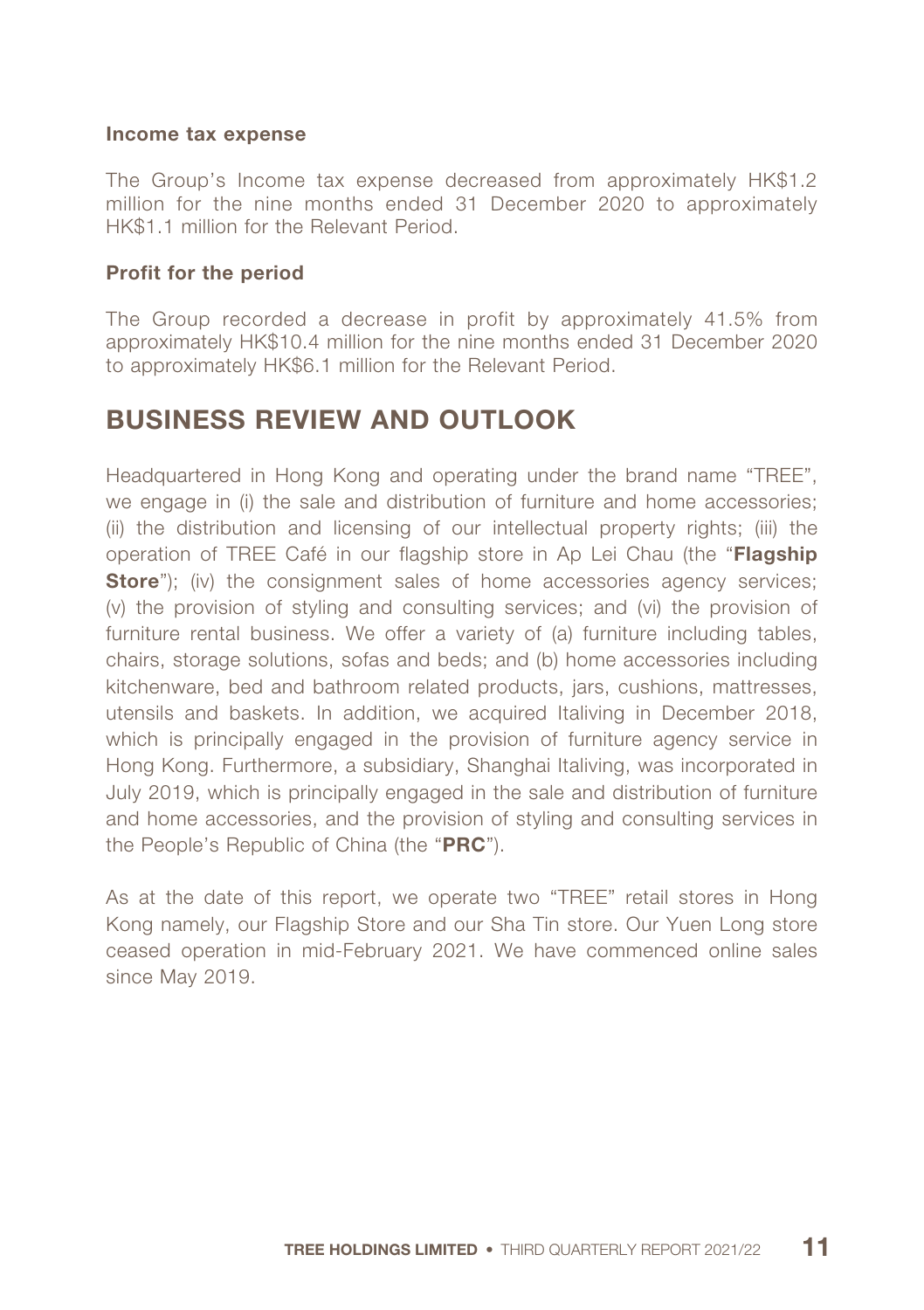The table below sets forth a breakdown of our revenue for the nine months ended 31 December 2021 and 2020:

|                                                                                                                                                                | Nine months ended<br>31 December       |                                            |
|----------------------------------------------------------------------------------------------------------------------------------------------------------------|----------------------------------------|--------------------------------------------|
|                                                                                                                                                                | 2021<br><b>HK\$'000</b><br>(Unaudited) | 2020<br>HK\$'000<br>(Unaudited)            |
| Sale and rental of furniture and home accessories<br>Distribution and license fee income<br>Food and beverage income<br>Commission income<br>Consulting income | 61,737<br>800<br>3,126<br>7,366        | 56,565<br>2,400<br>2,057<br>9,688<br>1,550 |
| Total                                                                                                                                                          | 73,029                                 | 72,260                                     |

For the nine months ended 31 December 2021, our revenue amounted to approximately HK\$73.0 million, representing an increase of approximately HK\$0.8 million or 1.1% from approximately HK\$72.3 million for the nine months ended 31 December 2020. Such increase was mainly attributable to the increase in sale and rental of furniture and home accessories and the increase in food and beverage income, which is offset by the decrease in commission income, distribution and license fee income and consulting income.

### Sale of furniture and home accessories

TREE primarily sells its products to (i) retail customers who visited our retail stores; (ii) customers who placed orders via our online platform being the direct sales in Hong Kong; and (iii) our distributor in the PRC, being the distribution sales. And during the period, Shanghai Italiving generate sales of luxury Italian furniture to its customers in the PRC. The following table sets forth a breakdown of our sale of furniture and home accessories for the nine months ended 31 December 2021 and 2020, respectively.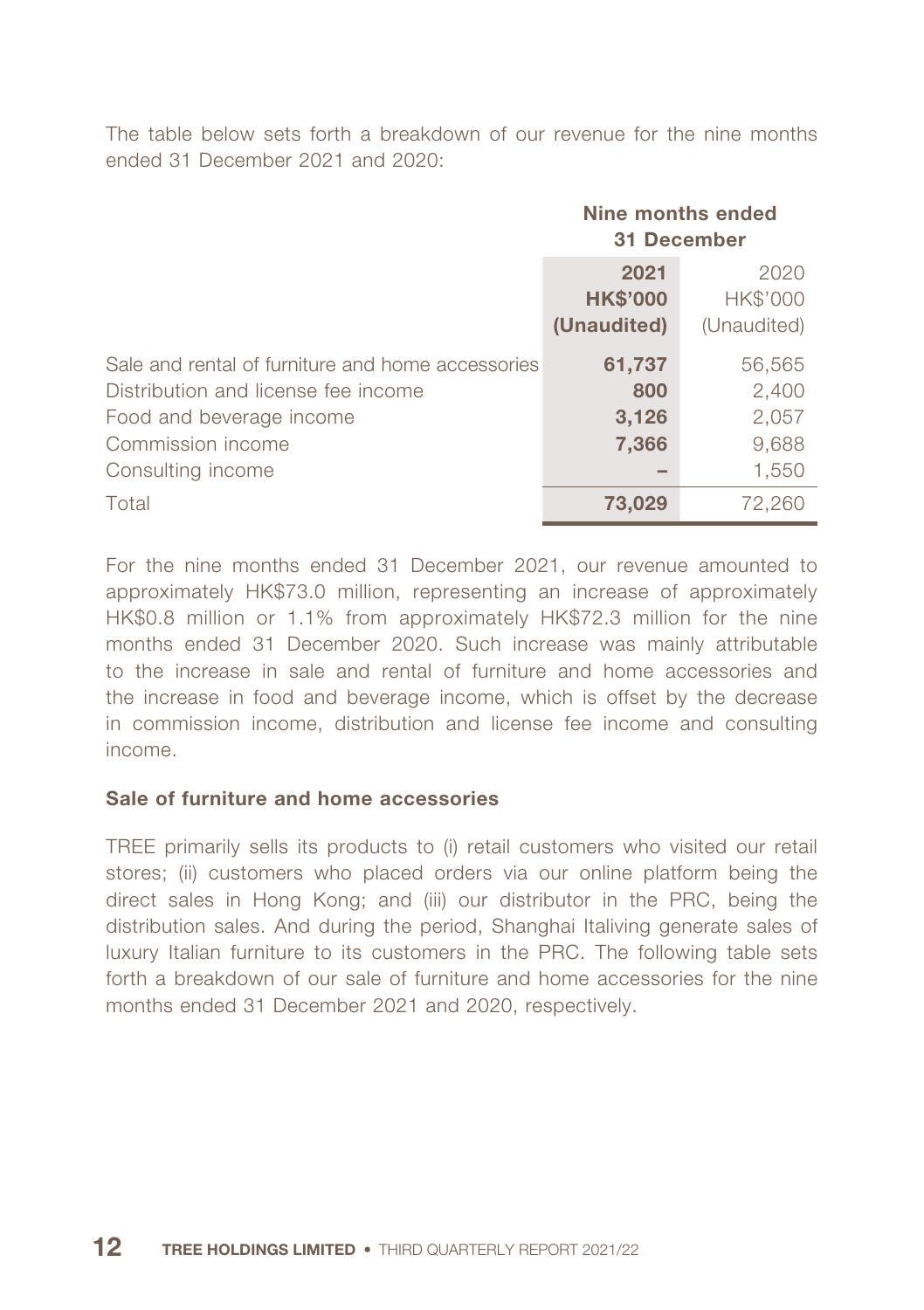#### Nine months ended 30 September

|                              | 2021            |               |                 | 2020          |
|------------------------------|-----------------|---------------|-----------------|---------------|
|                              |                 | $%$ of total  |                 | % of total    |
|                              |                 | revenue       |                 | revenue       |
|                              |                 | from sale     |                 | from sale     |
|                              |                 | of furniture  |                 | of furniture  |
|                              |                 | and home      |                 | and home      |
|                              | <b>Revenue</b>  | accessories   | Revenue         | accessories   |
|                              | <b>HK\$'000</b> | $\frac{0}{0}$ | <b>HK\$'000</b> | $\frac{0}{0}$ |
| <b>Direct sales</b>          |                 |               |                 |               |
| Retail stores <sup>(1)</sup> | 53,386          | 86.5          | 48,818          | 86.3          |
| Online sales and             |                 |               |                 |               |
| non-retail sales             | 3,101           | 5.0           | 6,761           | 12.0          |
|                              |                 |               |                 |               |
| Sub-total                    | 56,487          | 91.5          | 55,579          | 98.3          |
|                              |                 |               |                 |               |
| <b>Distribution sales</b>    | 985             | 1.6           | 986             | 1.7           |
| Sales via Shanghai           |                 |               |                 |               |
| <b>Italiving</b>             | 4,265           | 6.9           |                 |               |
| Total                        | 61,737          | 100.0         | 56,565          | 100.0         |

*Note:*

(1) Our retail stores include our Flagship and Sha Tin store.

For the nine months ended 31 December 2021, revenue generated from the direct sales amounted to approximately HK\$56.5 million, representing an increase of approximately HK\$0.9 million or 1.6% from approximately HK\$55.6 million for the nine months ended 31 December 2020. Such increase was primarily attributable to the increase of direct sales from retail stores in Hong Kong; and partially offset by the decrease in online sales and nonretail sales for the Relevant Period as compared to the nine months ended 31 December 2020.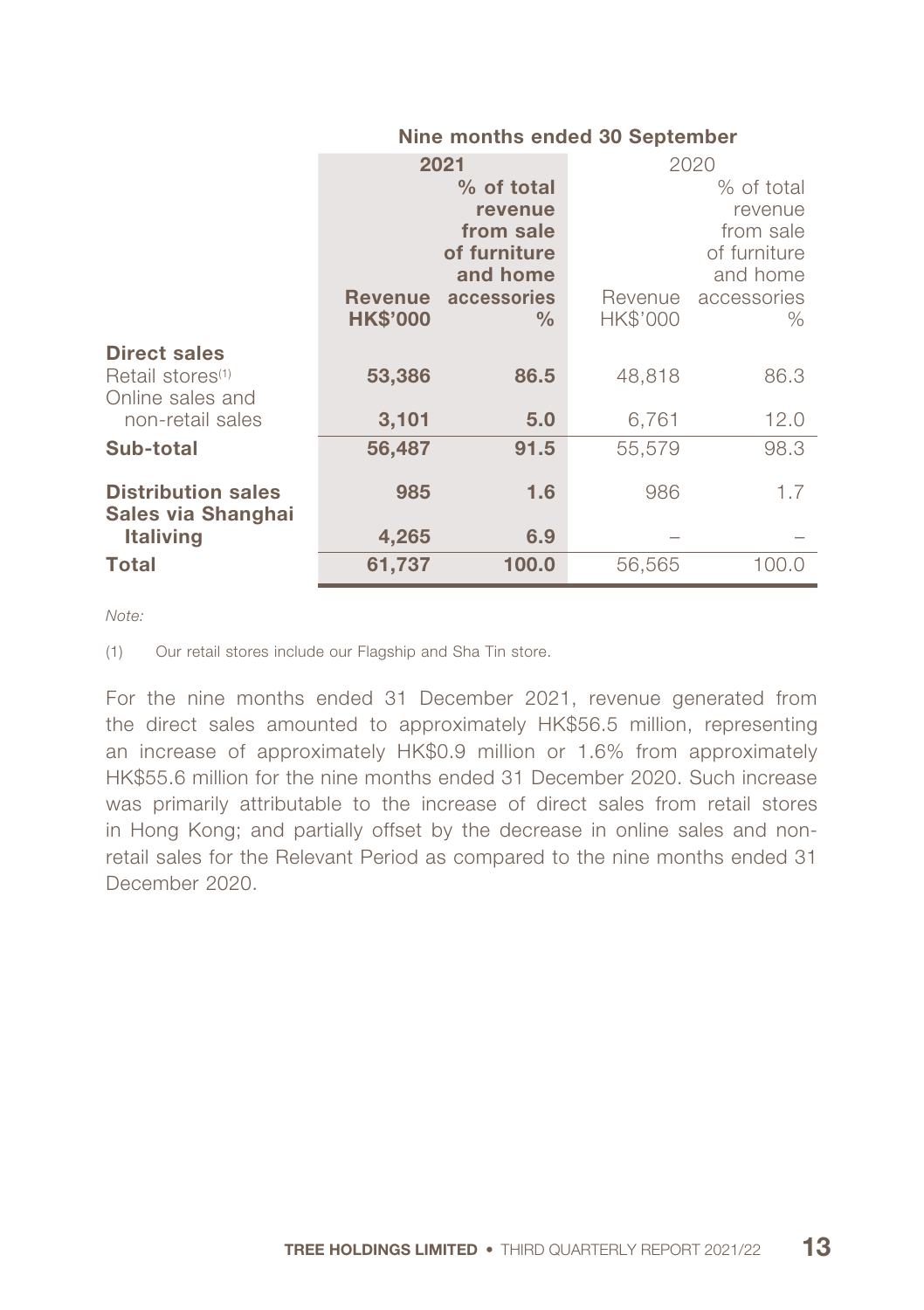For the nine months ended 31 December 2021, revenue generated from the distribution sales amounted to approximately HK\$1.0 million, which remain relatively unchanged when compared to the nine months ended 31 December 2020.

For the nine months ended 31 December 2021, revenue generated from Shanghai Italiving amounted to approximately HK\$4.3 million for the sale of luxury Italian furniture to its PRC customers. No sales were generated by Shanghai Italiving for the nine months ended 31 December 2020.

### Distribution and license fee income

We entered into distribution agreements with our PRC distributor, and we were entitled to receive annual non-refundable fees of HK\$0.8 million and HK\$2.4 million from our PRC distributor for the distribution of our products in Hainan province and Beijing, the PRC, respectively. The distribution agreement expired in June 2021 and was not extended.

The Group's distribution and license fee income therefore decreased from HK\$2.4 million for the nine months ended 31 December 2020 to HK\$0.8 million for the nine months ended 31 December 2021.

### Food and beverage income

The Group's food and beverage income generated from operating TREE Café in our Flagship Store increased from approximately HK\$2.1 million for the nine months ended 31 December 2020 to approximately HK\$3.1 million for the nine months ended 31 December 2021.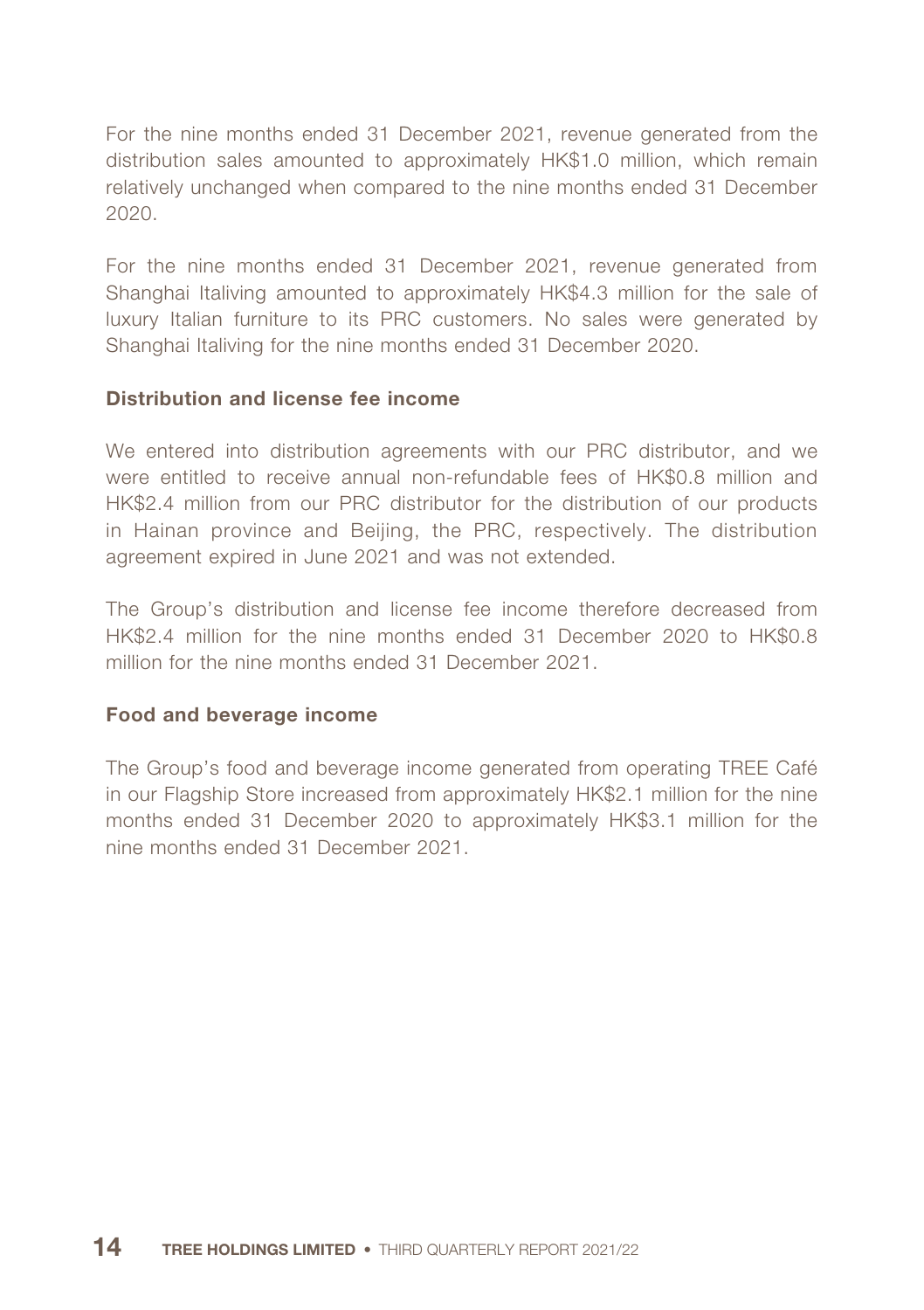### Commission income

The Group's commission income comprised of income generated from (i) the furniture agency service by Italiving, and (ii) the sales of consignment goods. It decreased from approximately HK\$9.7 million for the nine months ended 31 December 2020 to approximately HK\$7.4 million for the nine months ended 31 December 2021.

### Consulting income

The Group's consulting income comprised of income generated from projects including the provision of styling advice, furniture proposals and implementation.

## CORPORATE SOCIAL RESPONSIBILITY

The Group achieved the CarbonCare label for TREE Holdings Limited and TREE Limited. This label was launched to recognise the sustainability efforts made by businesses and organisations and we are proud to have achieved carbon neutrality. The Group also enhanced its sustainability efforts by increasing tree planting (almost 100,000 trees have been planted to date) through its Indonesia partner.

## PROSPECTS

The forthcoming fourth quarter will continue to be challenging as retail market conditions remain competitive and consumer confidence impacted by the ongoing COVID-19 pandemic. These factors will continue to impact our performance adversely for the forthcoming fourth quarter. We will continue to focus on running our two TREE retail stores and also our e-commerce platform in Hong Kong. We will continue to consolidate and invest to build on our existing revenue streams while identifying new opportunities.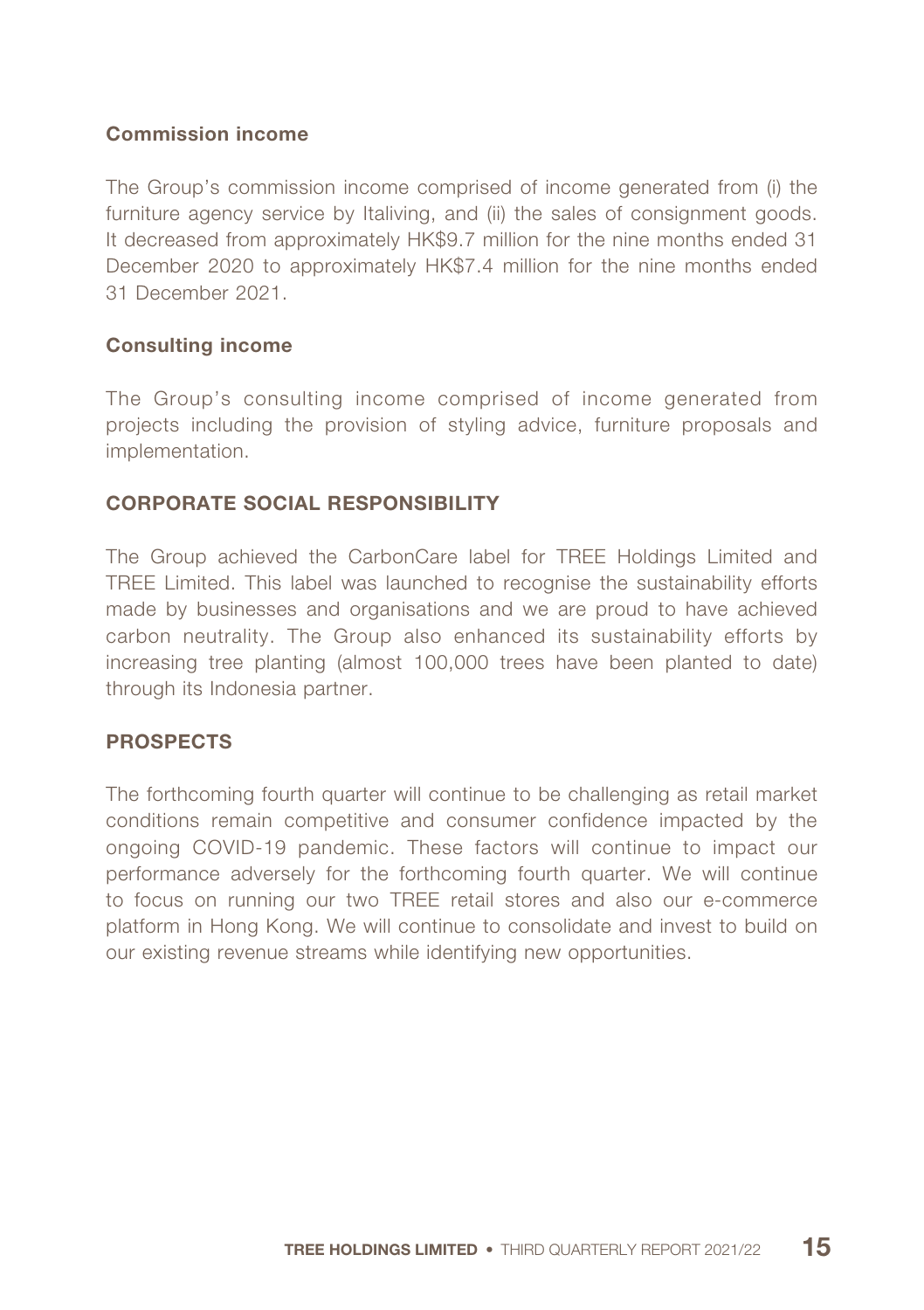## USE OF PROCEEDS

The net proceeds from the Listing in January 2018, after deducting the underwriting fees, the Stock Exchange trading fee and the Securities and Futures Commission of Hong Kong transaction levy and other listing-related expenses in connection with the share offer, were approximately HK\$20.3 million.

The original allocation of proceeds from the share offer, the utilisation and remaining balance of the proceeds as at 31 December 2021, are summarised below:

| <b>Uses</b>                                                   | <b>Planned</b><br>use of net<br>proceeds<br>HK\$ million | Actual<br>use of net<br>proceeds<br>from the<br>listing<br>date to 31<br><b>December</b><br>2021<br>HK\$ million | Unutilised<br>net<br>proceeds<br>up to $31$<br><b>December</b><br>2021<br>HK\$ million | <b>Revised</b><br>allocation<br>of the<br>unutilised<br>net<br>proceeds<br>HK\$ million |
|---------------------------------------------------------------|----------------------------------------------------------|------------------------------------------------------------------------------------------------------------------|----------------------------------------------------------------------------------------|-----------------------------------------------------------------------------------------|
| Expand our sales network                                      | 14.5                                                     | 6.5                                                                                                              | 3.0                                                                                    | (3.0)                                                                                   |
| Promote and strengthen brand                                  |                                                          |                                                                                                                  |                                                                                        |                                                                                         |
| image and recognition                                         | 2.1                                                      | 2.1                                                                                                              |                                                                                        |                                                                                         |
| Enhance styling and consulting                                |                                                          |                                                                                                                  |                                                                                        |                                                                                         |
| services and distribution sales                               | 1.8                                                      | 1.8                                                                                                              |                                                                                        |                                                                                         |
| Enhance operational efficiencies                              | 1.9                                                      | 1.9                                                                                                              |                                                                                        |                                                                                         |
| Settlement of the future<br>consideration payable in relation |                                                          |                                                                                                                  |                                                                                        |                                                                                         |
| to the acquisition of Italiving                               |                                                          | 5.0                                                                                                              |                                                                                        | 3.0                                                                                     |
| Total                                                         | 20.3                                                     | 17.3                                                                                                             | 3.0                                                                                    |                                                                                         |

The Board having considered the business environment and the development of the Group (in particular the political and social unrest in 2019 and the outbreak of the COVID-19 in the PRC and Hong Kong), resolved to change the use of the unutilised net proceeds of approximately HK\$8.0 million for the settlement of the future consideration payable in relation to the acquisition (the "**Acquisition**") of Italiving, which was completed on 31 December 2018, as disclosed in the disclosable transaction acquisition announcement dated 17 December 2018. The unutilised net proceeds of HK\$3.0 million is expected to be fully utilised to settle the future consideration payable in due course.

The expected timeline for utilising the unutilised net proceeds is based on the best estimation of the present market situations in Hong Kong made by the Board.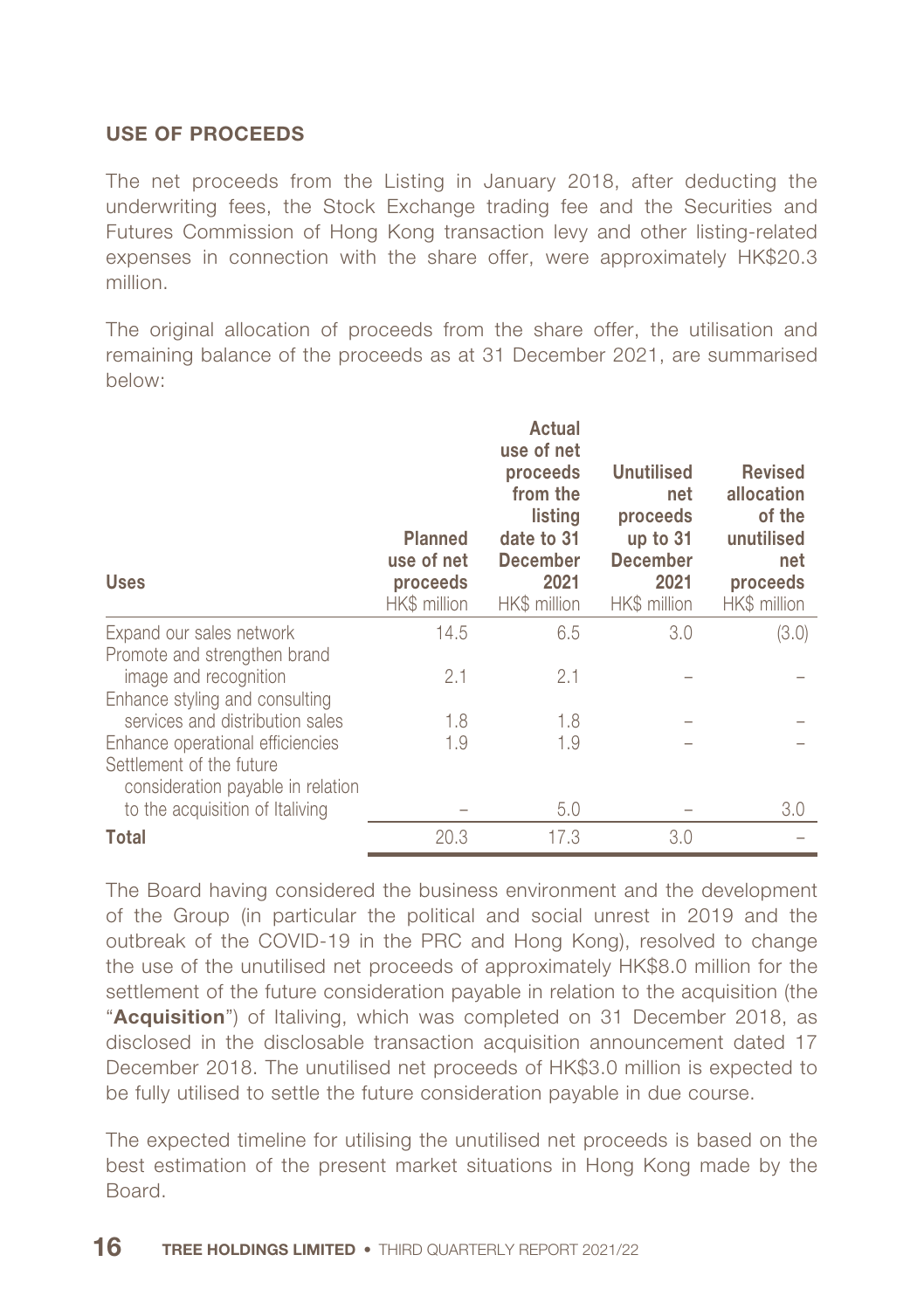### DISCLOSURE OF INTERESTS

# Interests and short positions of the Company's Directors and chief executives in the Company's Shares, underlying shares and debentures and the Company's associated corporations

As at 31 December 2021, the interests or short positions of the Company's Directors in the Company's Shares, underlying shares or debentures which were required to be notified to the Company and the Stock Exchange pursuant to Divisions 7 and 8 of Part XV of the Securities and Futures Ordinance (the "SFO") (including interests and short positions in which they are taken or deemed to have under such provisions of the SFO), or which were required, pursuant to section 352 of the SFO, to be entered in the register as referred to therein, or which were required to be notified to the Company and the Stock Exchange pursuant to the "required standard of dealings" as contained in Chapter 5 of the GEM Listing Rules, were as follows:

|                                                  |                                                  | Number of       |               |
|--------------------------------------------------|--------------------------------------------------|-----------------|---------------|
|                                                  |                                                  | shares held     | Percentage of |
| Name of Director                                 | Nature of interest                               | (Note 1)        | shareholding  |
| Mr. TONG Tang Joseph<br>("Mr. Tong")             | Interest in a controlled<br>corporation (Note 2) | 793,480,000 (L) | 50.09%        |
|                                                  | Beneficial owner                                 | 61.900.000 (L)  | 3.91%         |
| Ms. Mary Kathleen BABINGTON<br>("Ms. Babington") | Interest in a controlled<br>corporation (Note 3) | 59,400,000 (L)  | 3.75%         |
| Mr. BIAN Dahai<br>("Mr.~Bian")                   | Beneficial owner                                 | $8,000,000$ (L) | 0.51%         |

### i. Long position in the Company's Shares

*Notes:*

1. The letter "L" denotes a person's "long position" (as defined under Part XV of the SFO) in such shares.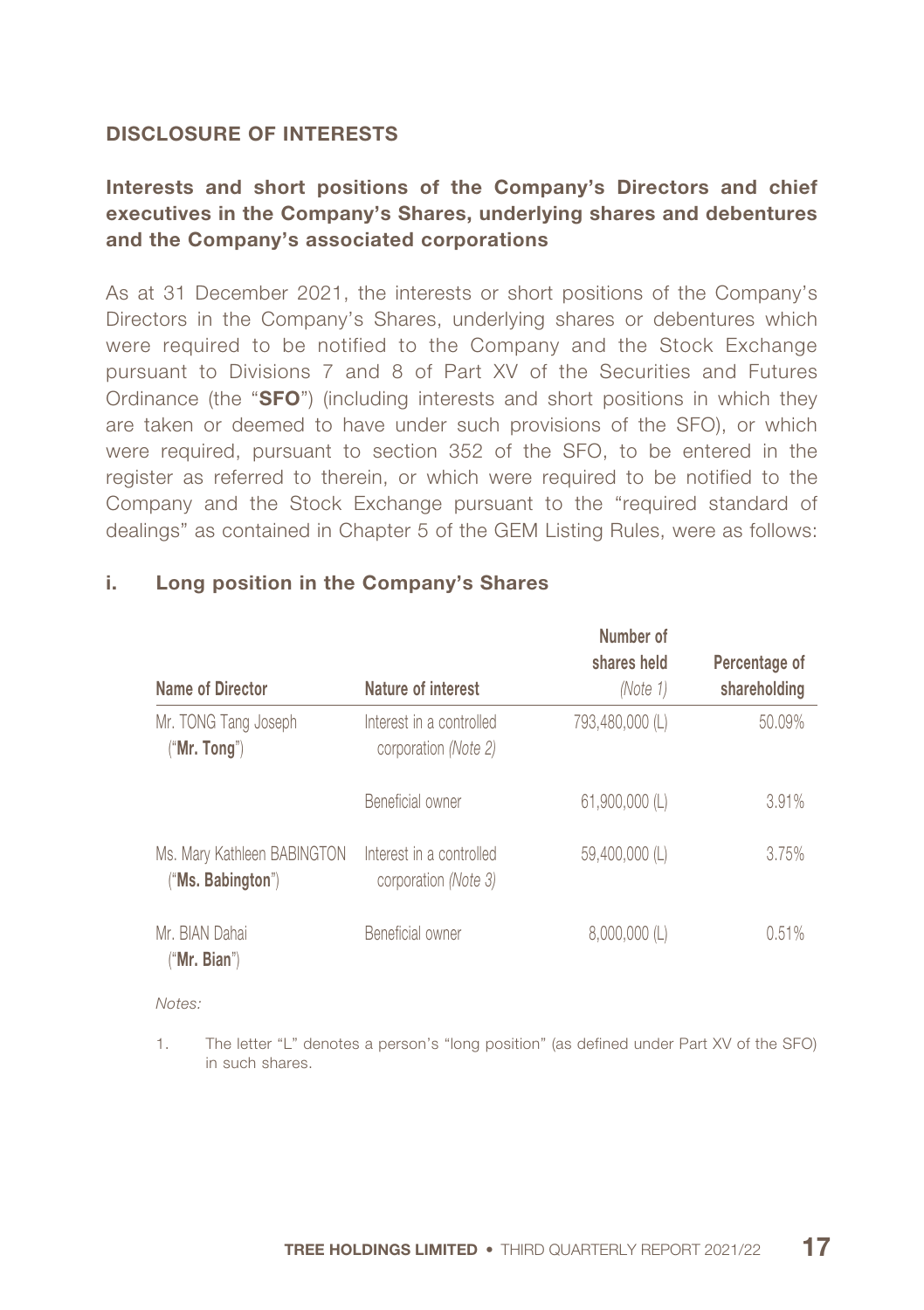- 2. The Company is owned as to 50.09% by Tiptop. Tiptop is wholly-owned by Mr. Tong. Under the SFO, Mr. Tong is deemed to be interested in the same number of shares held by Tiptop.
- 3. The Company is owned as to 3.75% by Rothley Investment Limited ("Rothley"). Rothley is wholly-owned by Ms. Babington. Under the SFO, Ms. Babington is deemed to be interested in the same number of shares held by Rothley.

Saved as disclosed above, as at 31 December 2021, none of the Company's Directors and chief executives and their respective associates had or are deemed to have any interest or short positions in the Company's shares, underlying shares or debentures or the Company's associated corporations (within the meaning of Part XV of the SFO) which were required to be notified to the Company and the Stock Exchange pursuant to Divisions 7 and 8 of Part XV of the SFO (including interests and short positions which they were taken or deemed to have under such provisions of the SFO), or which were required, pursuant to Section 352 of the SFO, to be entered in the register as referred to herein, or which were required to be notified to the Company and the Stock Exchange pursuant to the "required standard of dealing" as contained in Chapter 5 of the GEM Listing Rules.

# Interests and short positions of substantial Shareholders in the Company's Shares, underlying shares and debentures and the Company's associated corporations

As at 31 December 2021, so far as the Company's Directors are aware, the following persons (other than the Directors and chief executive of the Company) had, or were deemed to have, interests or short positions in the Company's shares or underlying shares which were required to be notified to the Company and the Stock Exchange pursuant to Divisions 2 and 3 of Part XV of the SFO or which were recorded in the register required to be kept by the Company under Section 336 of the SFO, or who, directly or indirectly, were interested in 10% or more of the issued voting shares of any class of share capital carrying rights to vote in all circumstances at general meetings of any member of the Group: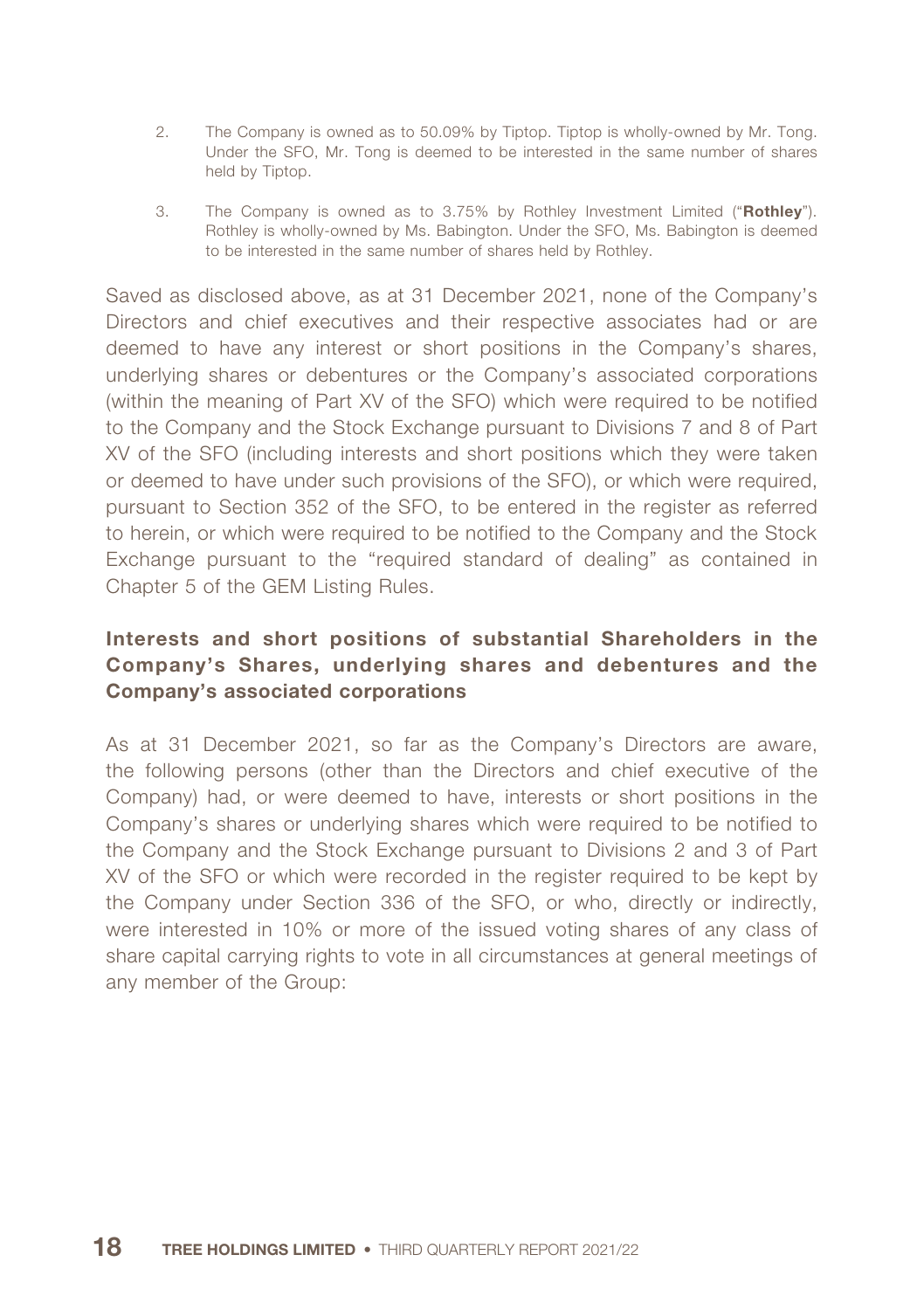### i. Long position in the Company's Shares

| Name of Shareholder    | Nature of interest                 | Interests in<br>shares<br>(Note 1) | Percentage of<br>shareholding |
|------------------------|------------------------------------|------------------------------------|-------------------------------|
| Tiptop                 | Beneficial owner (Note 2)          | 793,480,000 (L)                    | 50.09%                        |
| Ms. Shum Yuet Wah Anna | Interest of spouse <i>(Note 3)</i> | 855,380,000 (L)                    | 54.00%                        |

*Notes:*

- 1. The letter "L" denotes a person's "long position" (as defined under Part XV of the SFO) in such Shares.
- 2. The Company is owned as to 50.09% by Tiptop.
- 3. Tiptop is wholly-owned by Mr. Tong, the Company's Chairman, Executive Director, Chief Executive Officer and Controlling Shareholder. Under the SFO, Mr. Tong is deemed to be interested in the same number of shares held by Tiptop. Ms. Shum Yuet Wah Anna is the spouse of Mr. Tong. Under the SFO, Ms. Shum Yuet Wah Anna is deemed to be interested in all the Company's shares in which Mr. Tong is interested.

Save as disclosed above, as at 31 December 2021, the Directors were not aware of any other persons/entities (other than the Directors and chief executives of the Company) who had interests or short positions in the shares or underlying shares of the Company which would fall to be disclosed to the Company under the provisions of Divisions 2 and 3 of Part XV of the SFO or which were recorded in the register required to be kept by the Company under Section 336 of the SFO, or who was directly or indirectly interested in 10% or more of the issued voting shares of any class of share capital carrying rights to vote in all circumstances at general meetings of any member of the Group.

## COMPETING BUSINESS AND CONFLICT OF INTEREST

As confirmed by the Directors, Controlling Shareholders and their respective close associates do not have any interests in any business, apart from the business operated by members of the Group, which competes or is likely to compete, directly or indirectly, with the business of the Group during the nine months ended 31 December 2021.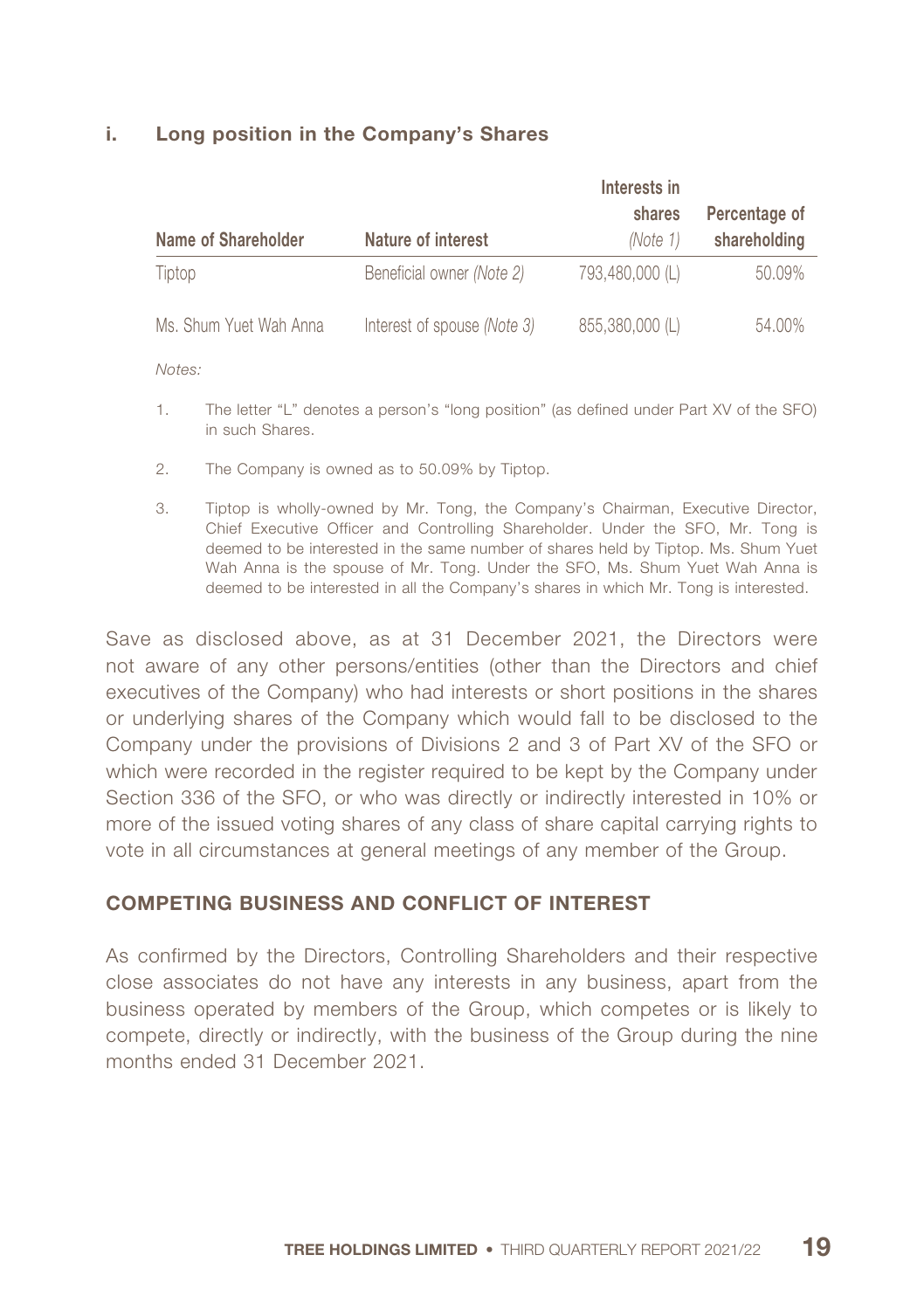# PURCHASE, REDEMPTION OR SALES OF THE LISTED SECURITIES OF THE COMPANY

The Company's shares were successfully listed on GEM on 25 January 2018. Neither the Company nor any of its subsidiaries had purchased, sold or redeemed any of the Company's listed securities during the nine months ended 31 December 2021.

### CORPORATE GOVERNANCE CODE

The Company and the Directors recognise the importance of incorporating elements of good corporate governance in the management structures and internal control procedures of the Group so as to achieve accountability.

The Company's corporate governance practices are based on the principles and code provisions as set out in the Corporate Governance Code and Corporate Governance Report (the "CG Code") as set out in Appendix 15 of the GEM Listing Rules. The Shares were successfully listed on GEM on 25 January 2018. To the best knowledge of the Board, during the period from the date of Listing to the date of this report, except for the code provision A.2.1, the Company has compiled with the applicable code provisions of the CG Code.

### CODE PROVISION A.2.1

The above code provision stipulates that the roles of the chairman and the CEO should be separate and should not be performed by the same individual.

After the change of the Chief Executive Officer ("CEO") with effect from 1 August 2019, Mr. Tong will be both the Chairman of the Board and the CEO of the Company.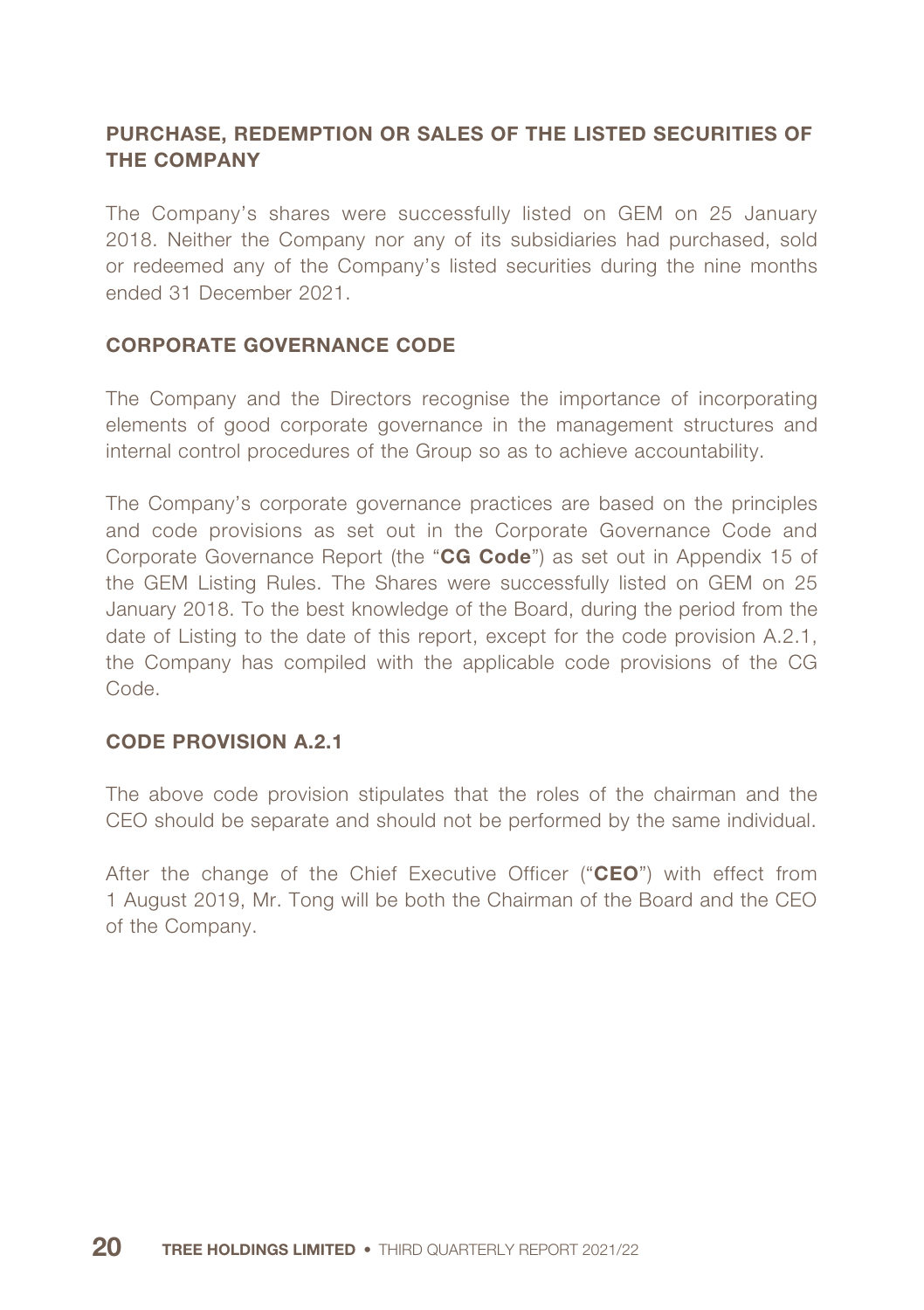The Board considers that having the same person to perform the roles of both the chairman and the CEO provides the Company with strong and consistent leadership, and allows effective and efficient planning and implementation of business decisions and strategies. Such structure would not impair the balance of power and authority between the Board and the management of the Company. The balance of power and authority is ensured by the operations of the Board which comprises experienced and high caliber individuals and having meeting regularly to discuss issues affecting the operations of the Group.

# CODE OF CONDUCT REGARDING SECURITIES TRANSACTIONS BY **DIRECTORS**

The Group has adopted a code of provisions of conduct regarding securities transactions by the Directors (the "Code of Conduct") on terms no less exacting than the required standards of dealings concerning securities transactions by the Directors as set out in Rules 5.48 to 5.67 of the GEM Listing Rules. Having made specific enquiries with the Directors, all Directors have confirmed that they have complied with the required standards set out in the Code of Conduct during the Relevant Period.

### DIVIDEND

The Board does not recommend the payment of an interim dividend for the Relevant Period.

## SHARE OPTION SCHEME

The Company adopted a share option scheme on 5 January 2018 (the "Share" **Option Scheme**"). The purpose of the Share Option Scheme is to enable the Group to grant options to the eligible participants as incentives or rewards for their contribution to our Group and/or to enable our Group to recruit and retain high-caliber employees and attract human resources that are valuable to our Group. The terms of the Share Option Scheme are in accordance with the provision of chapter 23 of the GEM Listing Rules.

During the Relevant Period and up to the date of this report, no share options were granted by the Company under the Share Option Scheme.